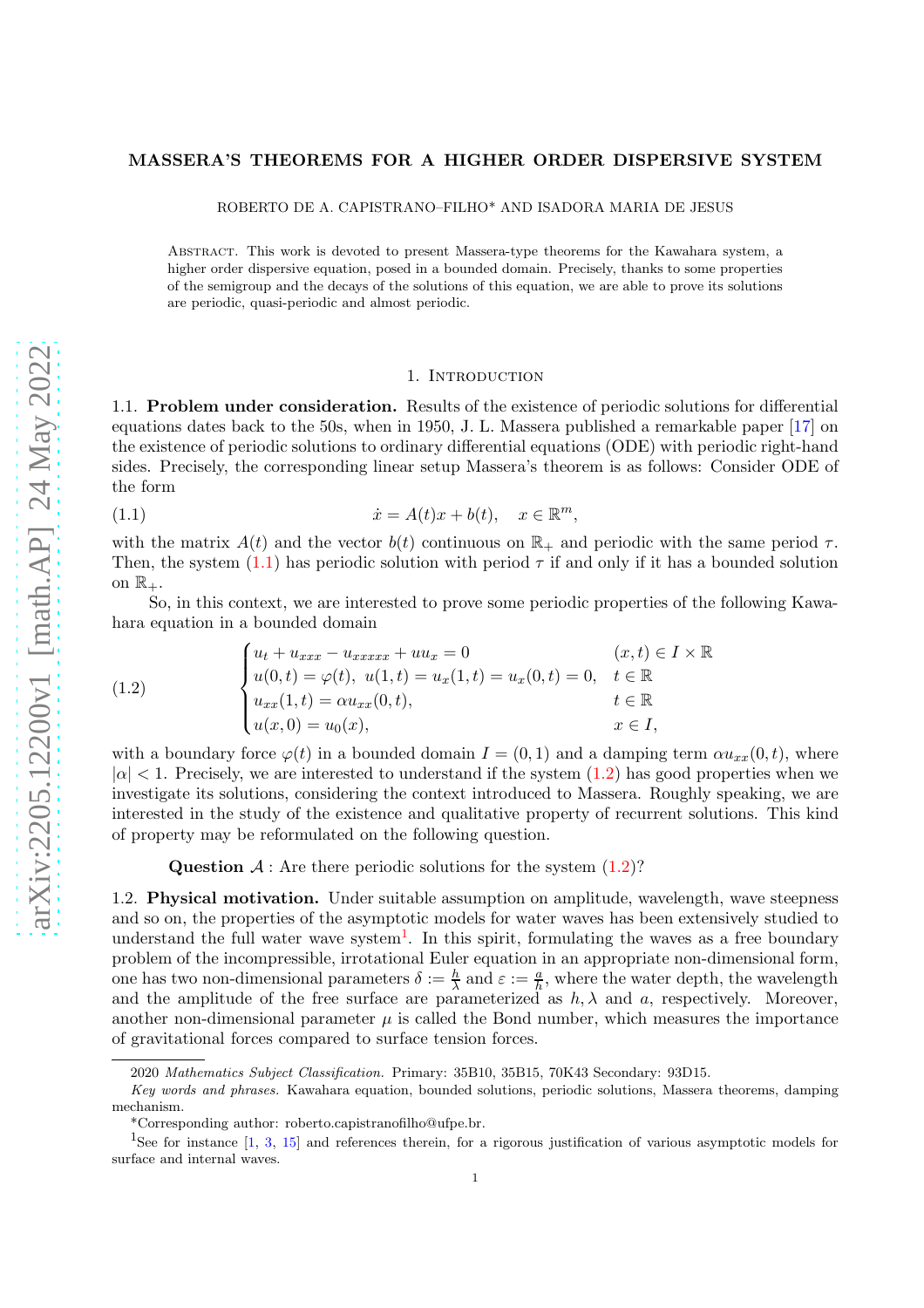The physical condition  $\delta \ll 1$  characterizes the waves, which are called long waves or shallow water waves, but there are several long wave approximations according to relations between  $\varepsilon$  and δ. So that, if we consider

$$
\varepsilon = \delta^4 \ll 1
$$
 and  $\mu = \frac{1}{3} + \nu \varepsilon^{\frac{1}{2}},$ 

and in connection with the critical Bond number  $\mu = \frac{1}{3}$  $\frac{1}{3}$ , we have the so-called Kawahara equation which is an equation derived by Hasimoto and Kawahara in [\[12,](#page-18-4) [14\]](#page-18-5) that take the form

$$
\pm 2u_t + 3uu_x - \nu u_{xxx} + \frac{1}{45}u_{xxxxx} = 0.
$$

Rescaling this equation, we will study in this paper the following system

$$
u_t + uu_x + u_{xxx} - u_{xxxxx} = 0.
$$

1.3. **Historical background.** Before answering the Question  $A$ , let us introduce a state of the art related to the Kawahara equation. As mentioned before, problems related with higher order dispersive systems are extensively studied. Precisely, stabilization and control problems have been studied in recent years.

A pioneer work is due to Silva and Vasconcellos [\[19\]](#page-18-6). The authors studied the stabilization of global solutions of the linear Kawahara equation in a bounded interval under the effect of a localized damping mechanism. The second work in this way is due Capistrano-Filho *et al.* [\[2\]](#page-18-7). In this work the authors considered the Kawahara equation in a bounded domain  $Q_T = (0, T) \times (0, L)$ ,

<span id="page-1-0"></span>(1.3) 
$$
\begin{cases} u_t + u_x + u_{xxx} - u_{xxxxx} + uu_x = f(t, x) & \text{in } Q_T, \\ u(t, 0) = u(t, L) = u_x(t, 0) = u_x(t, L) = u_{xx}(t, L) = 0 & \text{on } [0, T], \\ u(0, x) = u_0(x) & \text{in } [0, L]. \end{cases}
$$

In this article the authors were able to introduce an internal feedback law in  $(1.3)$ , considering general nonlinearity  $u^p u_x$ ,  $p \in [1, 4)$ , instead of  $uu_x$ . They proved that under the effect of the damping mechanism the energy associated with the solutions of the system decays exponentially.

Related with internal control issues in bounded domain, Chen [\[9\]](#page-18-8) presented results considering the Kawahara equation [\(1.3\)](#page-1-0) posed on a bounded interval with a distributed control  $f(t, x)$  and homogeneous boundary conditions. She showed the result taking advantage of a Carleman estimate associated with the linear operator of the Kawahara equation with an internal observation. With this in hand, she was able to get a null controllable result when f is effective in a  $\omega \subset (0, L)$ . In [\[6\]](#page-18-9), considering the system  $(1.3)$  with an internal control  $f(t, x)$  and homogeneous boundary conditions, the authors are able to show that the equation in consideration is exact controllable in  $L^2$ -weighted Sobolev spaces and, additionally, the Kawahara equation is controllable by regions on  $L^2$ -Sobolev space.

Recently, a new tool to find control properties for the Kawahara operator was proposed in [\[7,](#page-18-10) [8\]](#page-18-11). First, in [\[7\]](#page-18-10), the authors showed a new type of controllability for the Kawahara equation, what they called *overdetermination control problem*. They are able to find a control acting at the boundary that guarantees that the solution of the problem under consideration satisfies an integral condition. In addition, when the control acts internally in the system, instead of the boundary, the authors proved that this condition is also satisfied. After that, in [\[8\]](#page-18-11), the authors extend this idea for the internal control problem for the Kawahara equation on unbounded domains. Precisely, under certain hypotheses over the initial and boundary data, they are able to prove that there exists an internal control input such that solutions of the Kawahara equation satisfies an integral overdetermination condition considering the Kawahara equation posed in the real line, left half-line and right half-line.

We finish presenting the last works in control theory related to the Kawahara equation. In [\[4,](#page-18-12) [5\]](#page-18-13), under suitable assumptions on the time delay coefficients, the authors are able to prove that solutions of the Kawahara system are exponentially stable. The results are obtained using Lyapunov approach and compactness-uniqueness argument. We caution that this is only a small sample of the extant work on control theory for the Kawahara equation.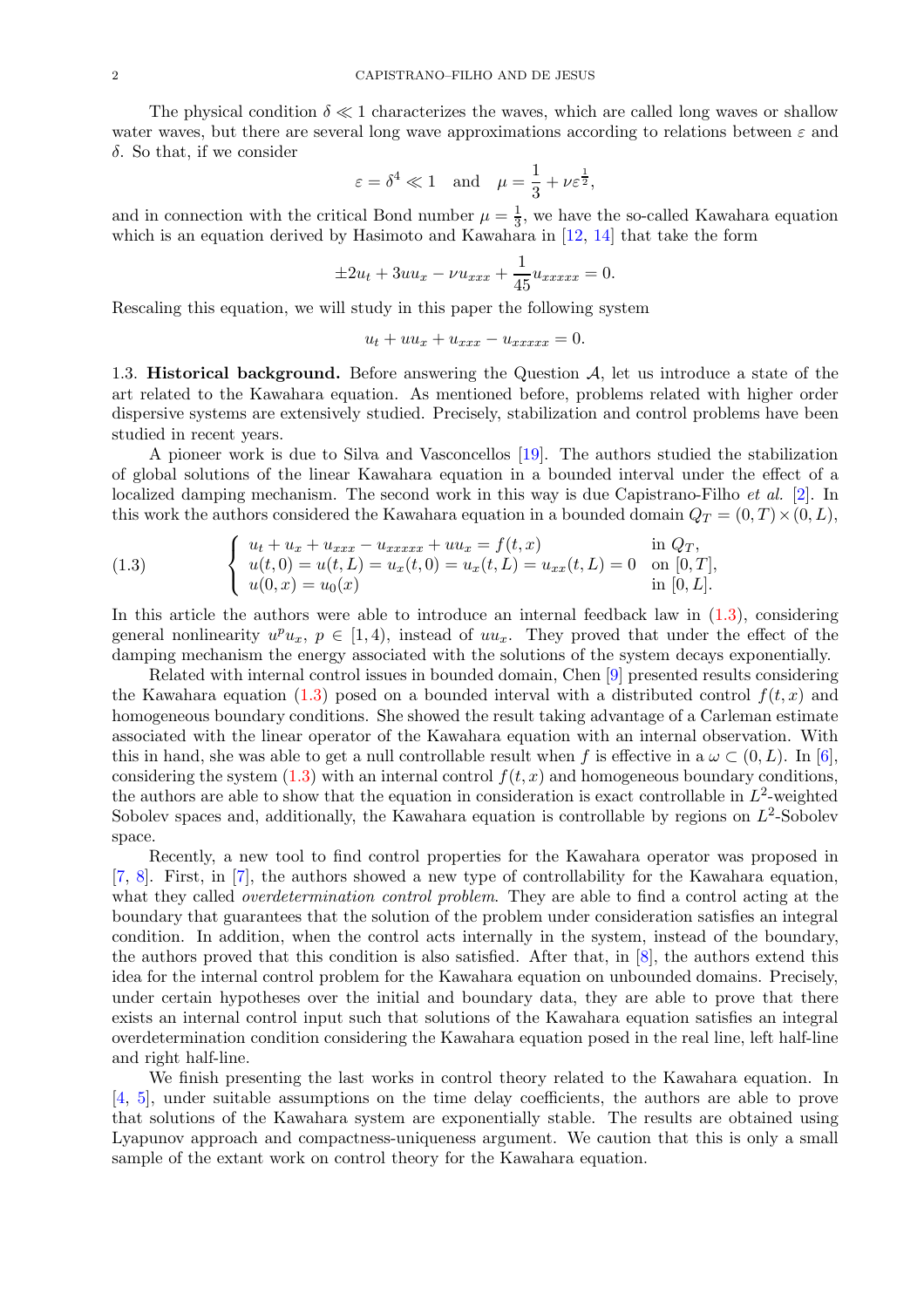1.4. Notation and auxiliary results. Before presenting the main results of the article, let us introduce some notation and two auxiliary results. Denote by  $C^1(\mathbb{R})$  a function space whose elements are continuously differentiable complex-valued functions on R and its norm

$$
||u||_{C^1(\mathbb{R})} := ||u||_{C(\mathbb{R})} + ||u_t||_{C(\mathbb{R})}, \quad \forall u \in C^1(\mathbb{R}).
$$

Set

$$
C_b^1(\mathbb{R}) = \{ u \in C^1(\mathbb{R}); \|u\|_{C^1(\mathbb{R})} < +\infty \}.
$$

Consider by  $L^2(I)$  the space of all Lebesgue square integrable complex-valued functions on I with the following inner product

$$
(u, v) := \text{Re}\left(\int_0^1 u\overline{v}dx\right), \quad \forall u, v \in L^2(I),
$$

where  $\overline{v}$  denotes the conjugate of v. With the previous inner product, we define in  $L^2(I)$  the following norm

$$
||u|| = (u, u)^{\frac{1}{2}}.
$$

Additionally, let  $H^s(I), s \geq 0$ , be the classical Sobolev spaces of complex-valued functions on I with its the classical inner produc and norm, denoted by  $\|\cdot\|_{H^s(I)}$ . Finally, consider

$$
H^s_\alpha(I) = \{ u \in H^s(I) | u^{(5i)}(0) = 0 = u^{(5i)}(1), u^{(5i+1)}(0) = 0 = u^{(5i+1)}(1), u^{(5i+2)}(1) = \alpha u^{(5i+2)}(0) \}
$$

where the derivatives are of order less than or equal to  $n-1$ . The norm and inner product of  $H^s_\alpha(I)$ are inherited from  $H<sup>s</sup>(I)$ .

The first result is devoted to prove the well-posedness via semigroup theory, which is the key to prove the other main results of the article. Precisely, we first prove that the linear Kawahara operator generates  $\{S(t)\}_{t\geq 0}$  the  $C_0$ -semigroup of contraction on  $L^2(I)$ .

<span id="page-2-1"></span>**Theorem 1.1.** There exists  $\omega > 0$  such that for any  $k = 0, 1, 2, 3, 4$  and 5, we can find a positive constant  $C_k > 0$  which the semigroup associated to the linear Kawahara operator satisfies

$$
||S(t)u_0||_{H^k_{\alpha}(I)} \leq C_k e^{-\omega t} ||u_0||_{H^k_{\alpha}(I)},
$$

for all  $t > 0$ .

The previous theorem is the key to prove the existence of the bounded solution for the Kawahara equation  $(1.2)$ . For that, pick

$$
X := C_b(\mathbb{R}, H^2(I))
$$

with a norm

$$
\|u\|_X:=\sup_{t\in\mathbb{R}}\|u(t)\|_{H^2(I)}
$$

and define the following set

$$
X_{\rho} := \{ u \in X | ||u||_X \le \rho \}.
$$

The next theorem, thanks to the previous one, ensures that the solutions of  $(1.2)$  are bounded.

<span id="page-2-0"></span>**Theorem 1.2.** There exists a constant  $\epsilon > 0$  such that for all  $\varphi \in C^1(\mathbb{R})$  satisfying  $\|\varphi\|_{C^1(\mathbb{R})} \leq \epsilon$ , the system  $(1.2)$  admits a unique solution u such that

$$
||u||_X \leq C\epsilon,
$$

where  $C > 0$  is a constant independent of  $\epsilon$ .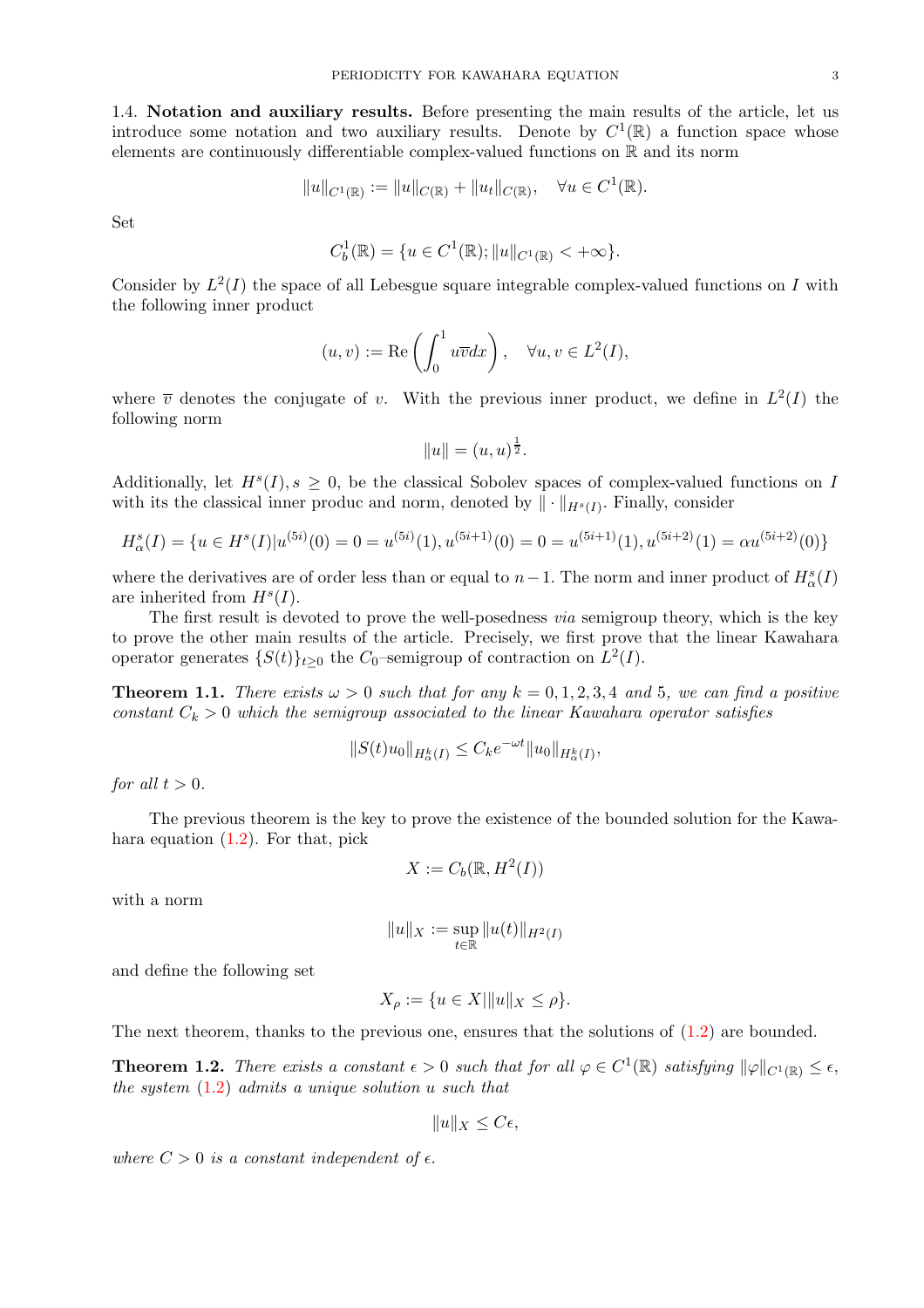1.5. Massera-type theorems and structure of the article. With the previous background in hand it is clear that no results concerning the recurrent solutions for the Kawahara system are presented in the literature. This manuscript is interesting to fill this gap giving answers for the Question A before presented. Precisely, the next three theorems give us Massera-type theorems for a higher order dispersive system that is, the result below ensures that solution of  $(1.2)$  is T–periodic.

### <span id="page-3-1"></span>Theorem 1.3. Let

 $\|\varphi\|_{C^1(\mathbb{R})} \leq \epsilon,$ 

where  $\epsilon$  is the constant determined by Theorem [1.2.](#page-2-0) If  $\varphi$  is a function T–periodic, thus u solution of  $(1.2)$ , given by Theorem [1.2,](#page-2-0) is also a function T-periodic.

Additionally, the next Massera-type theorem gives some property of the periodicity of the solution to  $(1.2)$ . The result can be read as follows.

## <span id="page-3-2"></span>Theorem 1.4. Let

# $\|\varphi\|_{C^1(\mathbb{R})} \leq \epsilon,$

where  $\epsilon$  is the constant determined by Theorem [1.2.](#page-2-0) If  $\varphi$  is quasi-periodic function, the solution u of [\(1.2\)](#page-0-1), obtained in Theorem [1.2,](#page-2-0) is also quasi-periodic function. Moreover, if  $\varphi$  is  $\overline{\omega}$ -quasiperiodic function in t, thus the solution u of  $(1.2)$ , obtained in Theorem [1.2,](#page-2-0) is also  $\overline{\omega}$ -quasi-periodic function in t.

Finally, let us present the last result of this work. Precisely, we are able to prove that the solutions of [\(1.2\)](#page-0-1) are almost periodic.

<span id="page-3-3"></span>**Theorem 1.5.** Let  $\|\varphi\|_{C^1(\mathbb{R})} \leq \epsilon$ , where  $0 < \epsilon \ll 1$  is obtained via Theorem [1.2.](#page-2-0) If  $\varphi, \varphi'$  are functions almost periodic, the solution  $u$  of  $(1.2)$ , given by Theorem [1.2,](#page-2-0) is also almost periodic function.

The remainder of the paper is organized as follows. In the Section [2,](#page-3-0) we present the auxiliary results that are essential for the proof of the Massera-type theorems, precisely, we present the proof of Theorems [1.1](#page-2-1) and [1.2.](#page-2-0) After that, in the Section [3,](#page-11-0) we present the answer for the question  $A$ which is divided in three results, that is, we present the proof of Theorems [1.3,](#page-3-1) [1.4](#page-3-2) and [1.5.](#page-3-3) Further comments are presented in Section [4.](#page-14-0) Finally, on the Appendix  $\bf{A}$ , we give some properties of the energy associated to  $(1.2)$ .

## 2. Preliminaries

<span id="page-3-0"></span>In this section we are interested to prove some properties of the following linear Kawahara system

<span id="page-3-4"></span>(2.1) 
$$
\begin{cases} u_t + u_{xxx} - u_{xxxxx} = 0 & (x, t) \in I \times \mathbb{R} \\ u(0, t) = u(1, t) = u_x(1, t) = u_x(0, t) = 0, & t \in \mathbb{R} \\ u_{xx}(1, t) = \alpha u_{xx}(0, t), & t \in \mathbb{R} \\ u(x, 0) = u_0(x), & x \in I. \end{cases}
$$

which are essential for the rest of the article.

2.1. Well-posedness: Linear system. From now on  $C$  with or without subscripts denotes positive constants whose value may change on different occasions. We will write the dependence of constant on parameters explicitly if it is essential. Additionally, we denote  $\lambda_* > 0$  is the smallest constant such that the following inequality holds

$$
||u_x||^2 \ge \lambda_* ||u||^2, \ u \in H_0^1(I).
$$

Consider the following operator  $A: D(A) \subset L^2(I) \longrightarrow L^2(I)$  defined by

$$
Au := -u_{xxx} + u_{xxxx}
$$

where

$$
D(A) = \{u \in H^5(I) : u(0) = u(1) = u_x(0) = u_x(1) = 0, u_{xx}(1) = \alpha u_{xx}(0)\},\
$$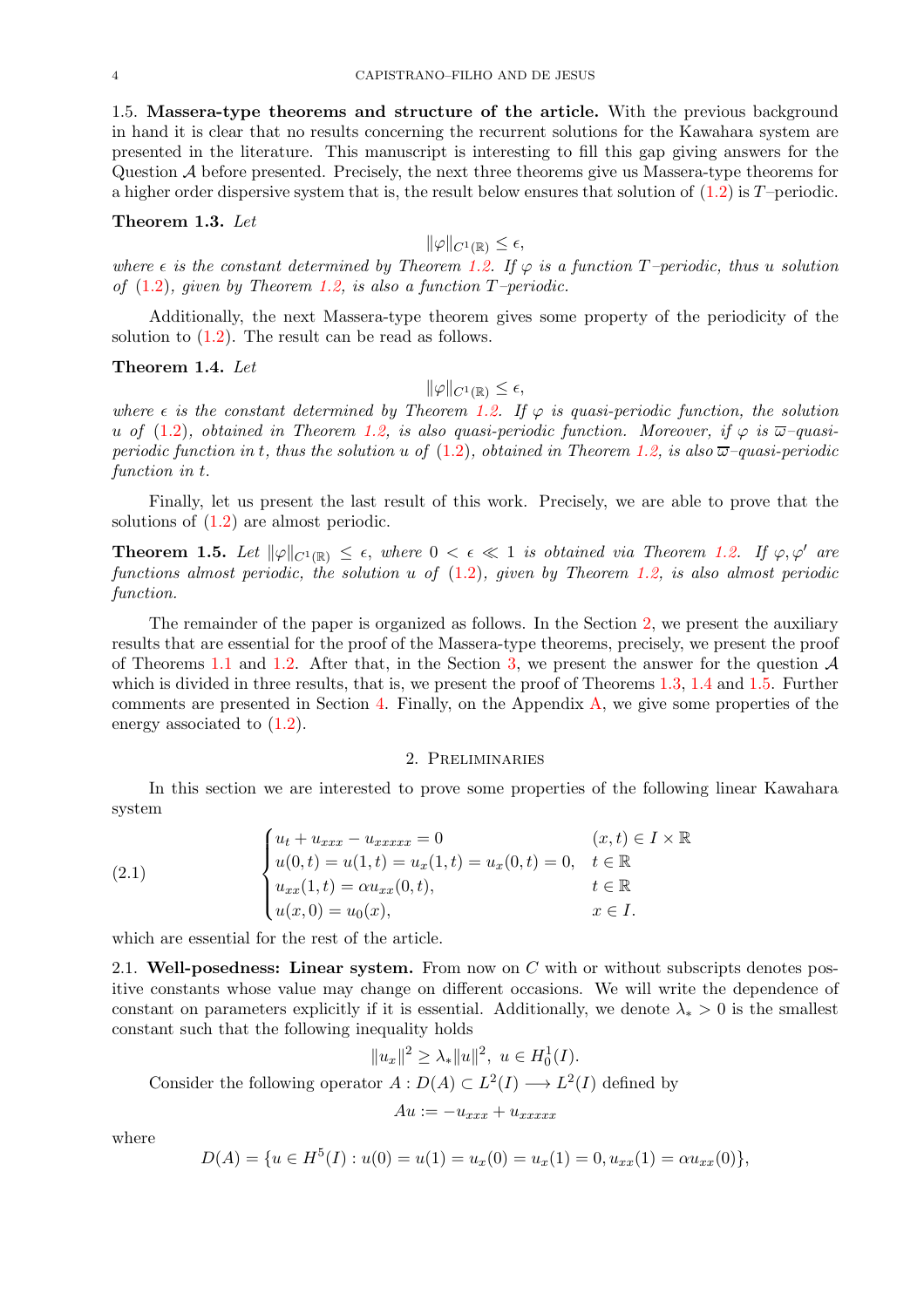with  $|\alpha| < 1$ , and its adjoint  $A^*v = v_{xxxx} - v_{xxxxx}$  with

$$
D(A^*) = \{ v \in H^5(I) : v(0) = v(1) = v_x(0) = v_x(1) = 0, v_{xx}(0) = \alpha v_{xx}(1) \}.
$$

Thus, the following property holds true.

<span id="page-4-1"></span>**Proposition 2.1.** A generates a  $C_0$  semigroup of contractions on  $L^2(I)$ .

Proof. Since A is a continuous linear operator, using the closed graph theorem, A has the closed graph. Moreover, as  $D(A)$  is dense in  $L^2(I)$ , if we prove that A and  $A^*$  are dissipative, thanks to [\[18,](#page-18-14) Corollary 4.4] we have that A generates a  $C_0$  semigroup of contractions on  $L^2(I)$ . To do this, by using the definitions of  $A$  and  $A^*$ , we get, integrating by parts that

$$
(Au, u) = \frac{1}{2}(\alpha^2 - 1)(u_{xx}(0))^2 \le 0
$$

and

$$
(A^*v, v) = \frac{1}{2}(\alpha^2 - 1)(v_{xx}(1))^2 \le 0,
$$

that is, A and  $A^*$  are dissipative, and so the proof is finished.  $\square$ 

From now on, denote by  $\{S(t)\}_{t\geq 0}$  the  $C_0$ -semigroup associated with A, so  $u(t) = S(t)u_0$  is the mild solution of the linearized system  $(2.1)$ . Next result ensure some properties of the solution of the linear Kawahara system.

<span id="page-4-0"></span>**Proposition 2.2.** Let u solution of [\(2.1\)](#page-3-4). Then, we have for all  $T > 0$  that

(i) 
$$
||u(\cdot, T)|| \le ||u_0||
$$
;  
\n(ii)  $(1 - \alpha^2) \int_0^T u_{xx}^2(0, t) dt \le ||u_0||^2$ ;  
\n(iii)  $||u||_{L^2(0,T;H^2(I))} \le \sqrt{\frac{1}{3} \left( \frac{1}{1 - \alpha^2} + 4T \right)} ||u_0||$ .

*Proof.* Since  $\{S(t)\}_{t\geq0}$  is a  $C_0$ -semigroup of contractions, item (i) follows. Now, observe that

$$
\frac{d}{dt}\left(\|u(t)\|_{L^2(I)}^2\right) = 2(u_t, u) = 2(Au, u) = (\alpha^2 - 1)(u_{xx}(0))^2,
$$

and integrating in  $(0, T)$  we get (ii).

Now, multiplying  $(2.1)$  by xu, integrating by parts and using the boundary condition we have that

$$
\frac{d}{dt} \left( \int_I xu^2 dx \right) = 2 \int_I xuu_t dx = -2 \int_I xuu_{xxx} dx + 2 \int_I xuu_{xxxxx} dx \n= \int_I u^2 dx - 3 \int_I (u_x)^2 dx + \alpha^2 (u_{xx}(0,t))^2 - 5 \int_I (u_{xx})^2 dx.
$$

Integrating both side in  $(0, T)$ , holds that

$$
3\int_0^T \int_I (u_x)^2 dxdt + 3\int_0^T \int_I (u_{xx})^2 dxdt \le \int_I x(u_0)^2 dx + \int_0^T \int_I u^2 dxdt + \int_0^T \alpha^2 (u_{xx}(0,t))^2 dt
$$
  

$$
\le \int_I (u_0)^2 dx + \int_0^T \|u_0\|^2 dt + \int_0^T \alpha^2 (u_{xx}(0,t))^2 dt
$$

since  $||u(t)|| \le ||u_0||$  for al  $t \ge 0$ . So, using item (ii), we obtain

$$
3\int_0^T \int_I (u_x)^2 dx dt + 3 \int_0^T \int_I (u_{xx})^2 dx dt \le (1 + T + \frac{\alpha^2}{1 - \alpha^2}) ||u_0||^2.
$$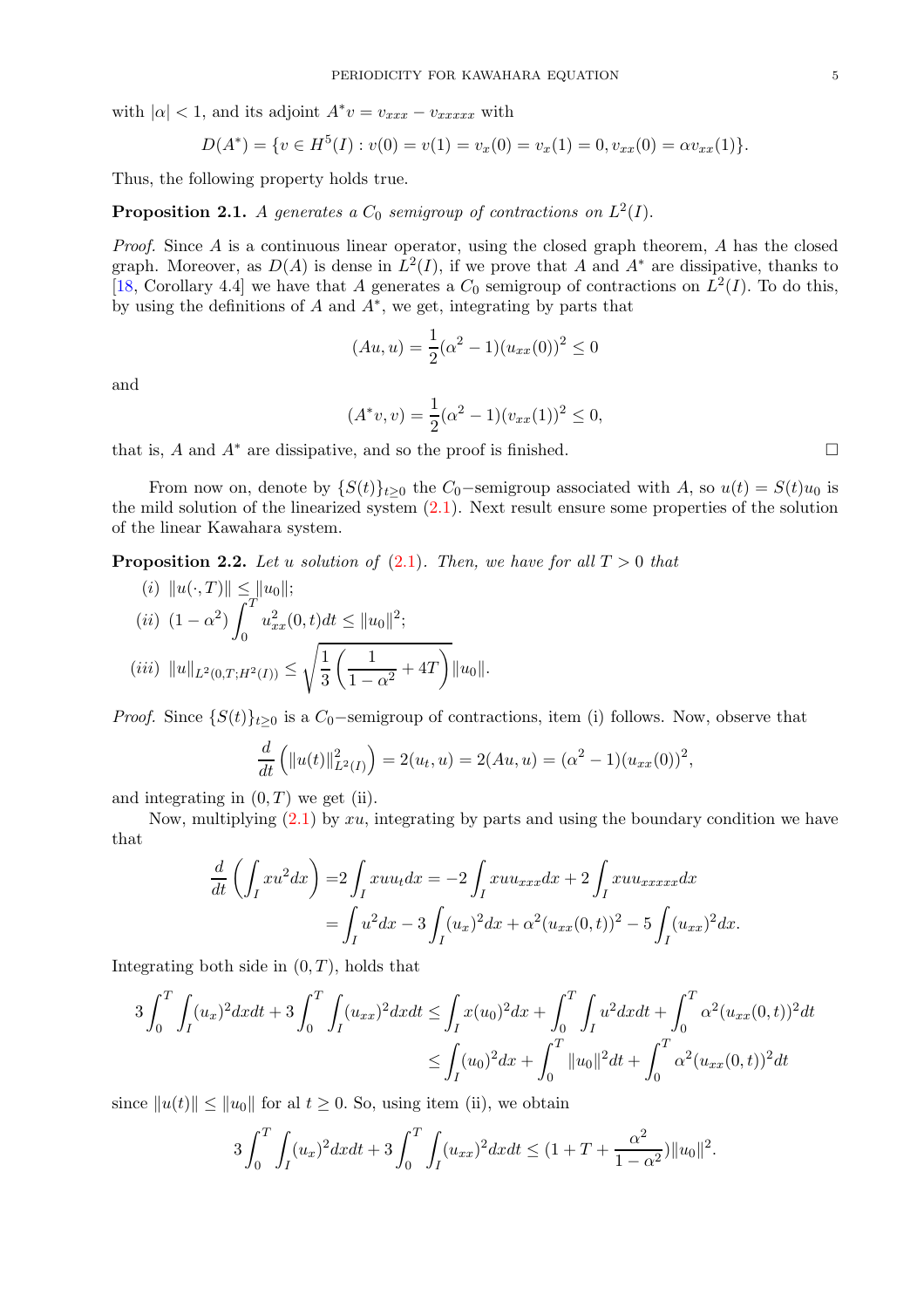Therefore,

$$
3||u||_{H^{2}(I)}^{2} = 3\int_{0}^{T} \int_{I} u^{2}dxdt + 3\int_{0}^{T} \int_{I} (u_{x})^{2}dxdt + 3\int_{0}^{T} \int_{I} (u_{xx})^{2}dxdt
$$
  

$$
\leq 3T||u_{0}||^{2} + (1 + T + \frac{\alpha^{2}}{1 - \alpha^{2}})||u_{0}||^{2} = \left(\frac{1}{1 - \alpha^{2}} + 4T\right)||u_{0}||^{2},
$$
  
showing the result.

The next result ensures the decay of the semigroup associated with the Kawahara operator. This can be proved by using the results shown in the Appendix [A.](#page-15-0)

<span id="page-5-0"></span>**Proposition 2.3.** Existe  $\omega > 0$  e  $C > 0$  tal que

$$
||S(t)u_0|| \le Ce^{-\omega t}||u_0||, \ t \ge 0.
$$

*Proof.* Consider  $E(t) = \frac{1}{2} ||u||^2(t)$  the energy associated with [\(2.1\)](#page-3-4). So, thanks to the Theorem [A.2,](#page-16-0) we have that

$$
||S(t)u_0||^2 = 2E(t) \le C||u_0||^2 e^{-\mu t},
$$

and taking the square root of both sides in the previous inequality with  $\omega = \frac{\mu}{2}$  $\frac{\mu}{2} > 0$  the results  $\Box$ holds.

The next result shows that the solutions of  $(2.1)$  are bounded.

<span id="page-5-1"></span>**Proposition 2.4.** There exists  $C > 0$  such that for any  $t > 0$ ,

$$
||S(t)u_0||_{H^2(I)} \leq C\sqrt{\frac{1}{1-\alpha^2}\frac{1}{t}+1}||u_0||,
$$

holds for any  $u_0 \in L^2(I)$ .

Proof. Define the following function

$$
g(t) := \int_0^t \|S(s)u_0\|_{H^2(I)}^2 ds.
$$

Applying the mean value theorem we have the existence of  $\tau \in \left(0, \frac{t}{2}\right)$ 2 such that

$$
||S(\tau)u_0||_{H^2(I)}^2 \cdot \left(\frac{t}{2}\right) = \int_0^{\frac{t}{2}} ||S(s)u_0||_{H^2(I)}^2 ds.
$$

Thanks to the item (iii) of Proposition [2.2,](#page-4-0) we get

$$
||S(\tau)u_0||_{H^2(I)}^2 \cdot \left(\frac{t}{2}\right) = \int_0^{\frac{t}{2}} ||S(s)u_0||_{H^2(I)}^2 ds \leq \frac{1}{3} \left(\frac{1}{1-\alpha^2} + 2t\right) ||u_0||^2.
$$

Thus,

$$
||S(\tau)u_0||_{H^2(I)}^2 \le \frac{1}{3} \left(\frac{1}{1-\alpha^2} + 2t\right) \left(\frac{2}{t}\right) ||u_0||^2 = \frac{4}{3} \left(\frac{1}{1-\alpha^2} \frac{1}{2t} + 1\right) ||u_0||^2
$$

and so,

$$
||S(\tau)u_0||_{H^2(I)} \le \frac{2\sqrt{3}}{3}\sqrt{\frac{1}{1-\alpha^2}\frac{1}{2t}+1}||u_0|| \le \frac{2\sqrt{3}}{3}\sqrt{\frac{1}{1-\alpha^2}\frac{1}{t}+1}||u_0||.
$$
  
From properties ensures that

Finally, semigroup properties ensures that

$$
||S(t)u_0||_{H^2(I)} = ||S(t-\tau)S(\tau)u_0||_{H^2(I)} \le C_1 ||S(\tau)u_0||_{H^2(I)} \le C_1 \frac{2\sqrt{3}}{3} \sqrt{\frac{1}{1-\alpha^2}} \frac{1}{t} + 1||u_0||,
$$
  
and the proof is achieved.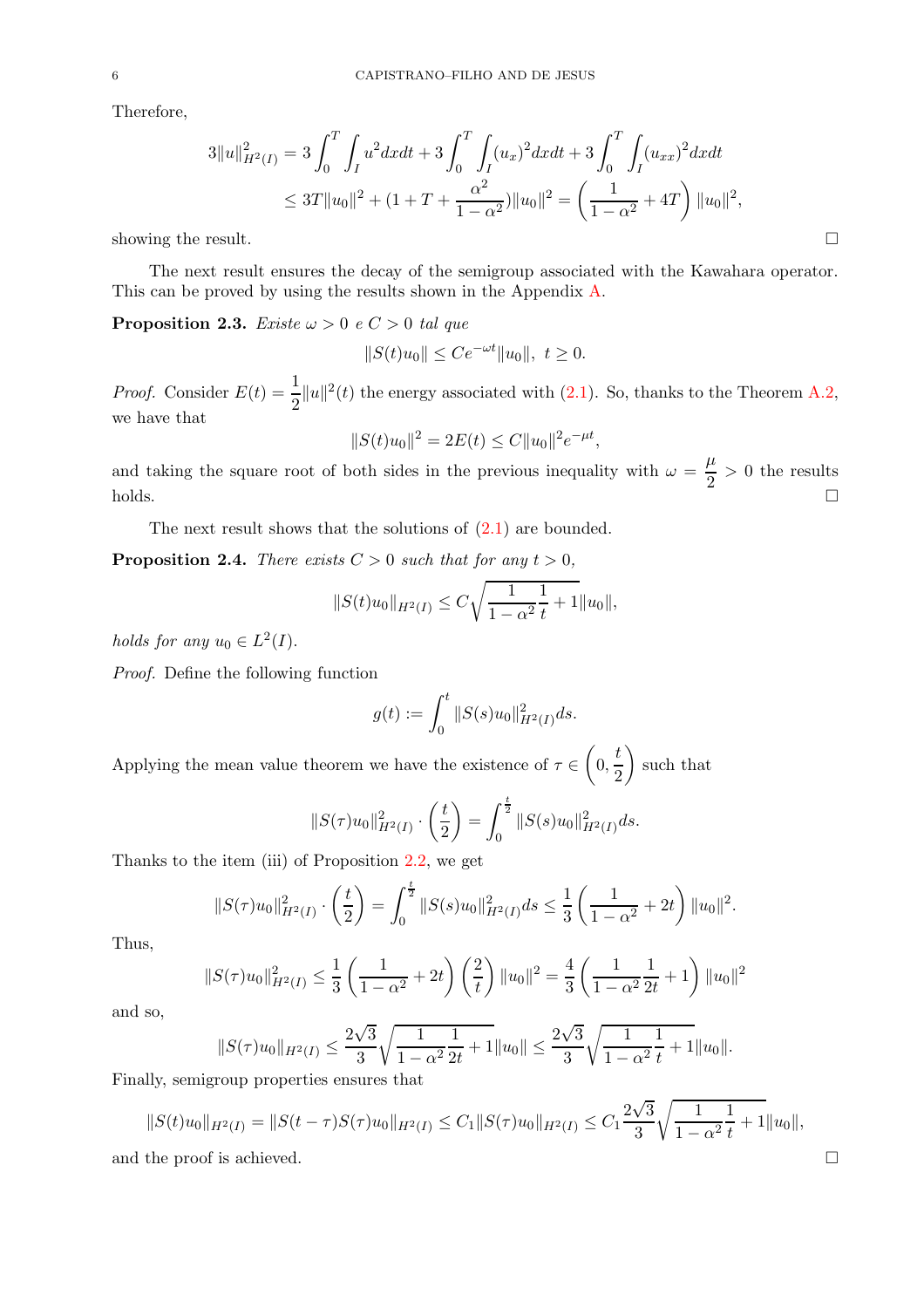2.2. **Proof of Theorem [1.1.](#page-2-1)** Considering  $k = 0$ , thus the result is consequence of Proposition [2.3.](#page-5-0) Now, taking  $u_0 \in D(A) = H^5_{\alpha}(I)$ , semigroup theory ensures that  $u = S(t)u_0 \in D(A)$  and  $u_t = Au = S(t)(Au_0)$ , with  $Au_0 \in L^2(I)$ . Pick  $v = u_t$ , we have that v satisfies the following initial value problem

(2.2) 
$$
\begin{cases} v_t = Av, & (x, t) \in I \times (0, T), \\ v(x, 0) = v_0(x) = (Au_0)(x) \in L^2(I), & x \in I. \end{cases}
$$

Proposition [2.3](#page-5-0) yields that

 $||v(\cdot, t)|| \le Ce^{-\omega t} ||v_0|| = Ce^{-\omega t} ||Au_0||.$ 

Since the following norms  $||u||+||Au||$  and  $||u||_{D(A)}$  are equivalents in  $D(A)$ , we ensure the existence of two constants  $M_1, M_2 > 0$  such that

$$
M_1||u||_{D(A)} \le ||u|| + ||Au|| \le M_2||u||_{D(A)}.
$$

Thus,

$$
||S(t)u_0||_{H^5_{\alpha}(I)} \leq M_1^{-1}(||S(t)u_0|| + ||A(S(t)u_0)||)
$$
  
\n
$$
\leq M_1^{-1}(Ce^{-\omega t}||u_0|| + Ce^{-\omega t}||Au_0||)
$$
  
\n
$$
\leq M_1^{-1}CM_2e^{-\omega t}||u_0||_{H^5_{\alpha}(I)}.
$$

The results for  $k = 1, 2, 3$  and 4, are consequences of an interpolation argument. So, Theorem [1.1](#page-2-1) is shown.  $\square$ 

2.3. Well-posendess: Bounded solutions for the nonlinear system. Consider the following initial boundary value problem

<span id="page-6-0"></span>(2.3) 
$$
\begin{cases} u_t + u_{xxx} - u_{xxxxx} + uu_x = 0, & (x, t) \in I \times \mathbb{R}, \\ u(0, t) = \varphi(t), \ u(1, t) = u_x(1, t) = u_x(0, t) = 0, & t \in \mathbb{R}, \\ u_{xx}(1, t) = \alpha u_{xx}(0, t), & t \in \mathbb{R}, \\ u(x, 0) = u_0(x), & x \in I. \end{cases}
$$

Let us study the bounded solution to the system  $(2.3)$ . To do this, let us consider

$$
y(x,t) := u(x,t) + A(x)\varphi(t),
$$

with the function A defined by

$$
A(x) = \frac{\alpha - 1}{\alpha + 1}x^2 + \frac{2}{\alpha + 1}x - 1
$$

and  $\varphi \in C^1(\mathbb{R})$ . If we suppose that u satisfies  $(2.3)$ , so we have that y satisfies

<span id="page-6-1"></span>(2.4) 
$$
\begin{cases} y_t + y_{xxx} - y_{xxxxx} + yy_x + ay_x + by = f, & (x, t) \in I \times \mathbb{R}, \\ y(0, t) = y(1, t) = 0, & t \in \mathbb{R}, \\ y_x(1, t) = \alpha y_x(0, t), & t \in \mathbb{R}, \\ y_{xx}(1, t) = \alpha y_{xx}(0, t) + \left(\frac{-2(\alpha - 1)^2}{\alpha + 1}\right) \varphi(t) & t \in \mathbb{R}, \end{cases}
$$

with

<span id="page-6-2"></span>(2.5) 
$$
y_x(0,t) = \frac{2}{\alpha+1} \varphi(t), \quad a(x,t) = -A(x)\varphi(t), \quad b(x,t) = -A'(x)\varphi(t)
$$

and

<span id="page-6-3"></span>(2.6) 
$$
f = A(x)\varphi'(t) - A(x)A'(x)\varphi^{2}(t).
$$

Moreover, we consider that  $y$  is a mild solution of  $(2.4)$  if satisfies the integral equation

(2.7) 
$$
y(t) = S(t-r)y(r) + \int_r^t S(t-r)(-yy_x - ay_x - by + f)(s)ds,
$$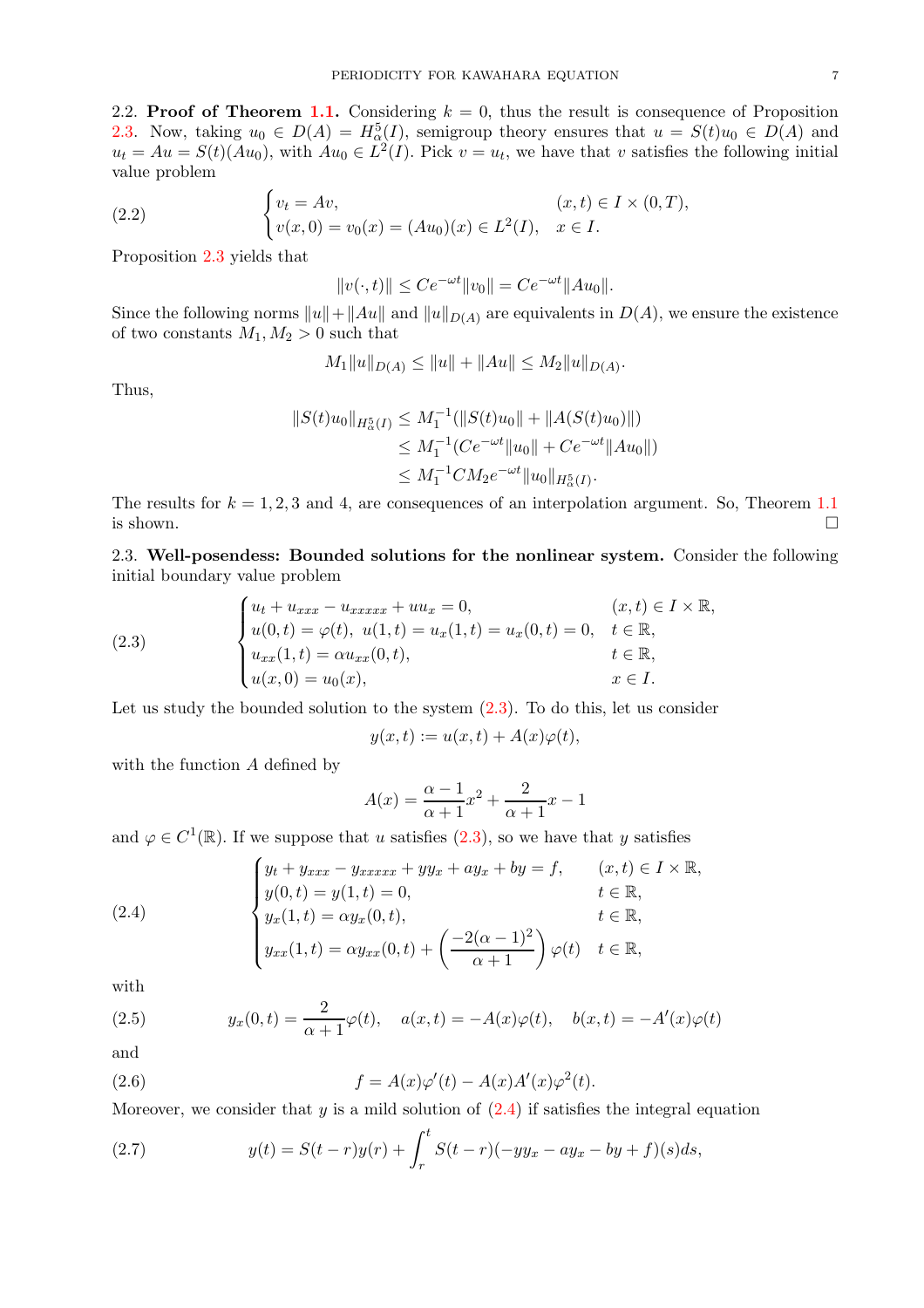for all  $t \geq r$  and each  $r \in \mathbb{R}$ . Thus, as y is a mild solution of  $(2.4)$ , we have that

$$
u(x,t) = y(x,t) - A(x)\varphi(t)
$$

is a mild solution of [\(2.3\)](#page-6-0). With this in hand, we are in position to prove our second auxiliary result.

Proof of Theorem [1.2.](#page-2-0) Straightforward calculation shows that, using integration by parts, we get

(2.8) 
$$
\int_0^\infty e^{-\frac{\omega}{2}\tau} \sqrt{\frac{1}{\tau}} d\tau = \int_0^\infty \omega e^{-\frac{\omega}{2}\tau} \sqrt{\tau} d\tau = \int_0^\infty \omega e^{-\frac{\omega}{4}\tau} e^{-\frac{\omega}{4}\tau} \sqrt{\tau} d\tau.
$$

Pick a function  $h(\tau) = e^{-\frac{\omega}{2}\tau}\tau$ , with  $\tau \in \mathbb{R}$ . Since

$$
h'(\tau) = \left(1 - \frac{\omega}{2}\tau\right)e^{-\frac{\omega}{2}\tau} = 0 \Leftrightarrow \tau = \frac{2}{\omega},
$$

 $h'(t) > 0$  for  $\tau < \frac{2}{\tau}$  $\frac{2}{\omega}$  and  $h'(t) < 0$  for  $\tau > \frac{2}{\omega}$  $\frac{2}{\omega}$ , yields that

$$
h(\tau) \le h\left(\frac{2}{\omega}\right) = \frac{2e^{-1}}{\omega}, \quad \forall \tau \in \mathbb{R}.
$$

So we have

$$
e^{-\frac{\omega}{4}\tau}\sqrt{\tau} \le \sqrt{\frac{2e^{-1}}{\omega}}.
$$

Therefore,

(2.9)  
\n
$$
\int_0^\infty e^{-\frac{\omega}{2}\tau} \sqrt{\frac{1}{\tau}} d\tau = \int_0^\infty \omega e^{-\frac{\omega}{4}\tau} e^{-\frac{\omega}{4}\tau} \sqrt{\tau} d\tau
$$
\n
$$
\leq \omega \sqrt{\frac{2e^{-1}}{\omega}} \int_0^\infty e^{-\frac{\omega}{4}\tau} d\tau
$$
\n
$$
= 4\sqrt{\frac{2e^{-1}}{\omega}}.
$$

By other hand,

(2.10) 
$$
\int_0^\infty e^{-\frac{\omega}{2}\tau} d\tau = \frac{2}{\omega}.
$$

Thus, Theorem [1.1,](#page-2-1) Proposition [2.4](#page-5-1) and Agmon inequality<sup>[2](#page-7-0)</sup>, ensure that

$$
\left\| \int_{-\infty}^{t} S(t-s)y(\cdot,s)y_x(\cdot,s)ds \right\|_{H^2(I)} \leq \int_{-\infty}^{t} \left\| S\left(\frac{t-s}{2}\right)S\left(\frac{t-s}{2}\right)y(\cdot,s)y_x(\cdot,s) \right\|_{H^2(I)} ds
$$
  

$$
\leq C_2 \int_{-\infty}^{t} e^{-\frac{\omega}{2}(t-s)} \left\| S\left(\frac{t-s}{2}\right) y(\cdot,s)y_x(\cdot,s) \right\|_{H^2(I)} ds
$$
  

$$
\leq CC_2 \int_{-\infty}^{t} e^{-\frac{\omega}{2}(t-s)} \sqrt{\frac{1}{1-\alpha^2} \frac{2}{t-s}} + 1 \left\| y(\cdot,s)y_x(\cdot,s) \right\| ds
$$
  

$$
\leq C \int_{-\infty}^{t} e^{-\frac{\omega}{2}(t-s)} \sqrt{\frac{1}{1-\alpha^2} \frac{2}{t-s}} + 1 \left\| y(\cdot,s) \right\|_{H^2(I)} \left\| y_x(\cdot,s) \right\| ds
$$
  

$$
\leq C \left\| y \right\|_X^2 \int_{-\infty}^{t} e^{-\frac{\omega}{2}(t-s)} \sqrt{\frac{1}{1-\alpha^2} \frac{1}{t-s}} + 1 ds.
$$

<span id="page-7-0"></span><sup>2</sup>Agmon inequality in one dimensional case:  $||u||_{L^{\infty}(I)} \leq C ||u||_{L^{2}(I)}^{\frac{3}{4}} ||u||_{H^{2}(I)}^{\frac{1}{4}} \leq C ||u||_{H^{2}(I)},$  *I* = (0, 1).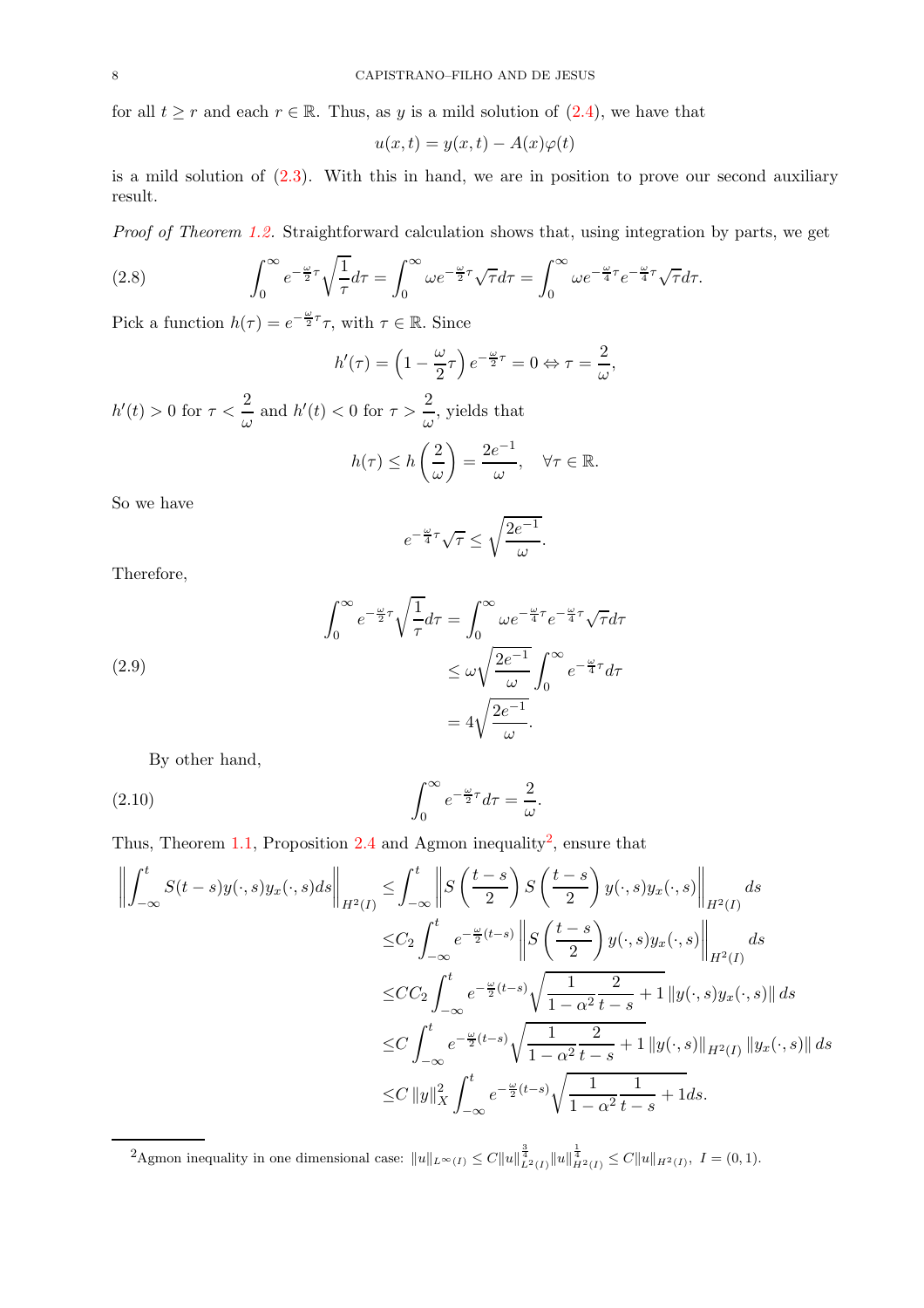Thanks to the previous inequality, taking  $\tau = t - s$ , we get

<span id="page-8-2"></span>
$$
\left\| \int_{-\infty}^{t} S(t-s)y(\cdot,s)y_x(\cdot,s)ds \right\|_{H^2(I)} \leq C \left\| y \right\|_{X}^{2} \int_{0}^{\infty} e^{-\frac{\omega}{2}\tau} \left( \sqrt{\frac{1}{1-\alpha^2}} \sqrt{\frac{1}{\tau}} + \sqrt{1} \right) d\tau
$$
\n
$$
\leq C \left\| y \right\|_{X}^{2} \int_{0}^{\infty} e^{-\frac{\omega}{2}\tau} \left( \sqrt{\frac{1}{\tau}} + 1 \right) d\tau
$$
\n
$$
\leq C \left( \frac{1}{\sqrt{\omega}} + \frac{1}{\omega} \right) \left\| y \right\|_{X}^{2}.
$$

Now, considering  $\varphi \in C^1(\mathbb{R})$ , we have  $a, b \in X$ . Therefore, we get, using the same computations as before, that

<span id="page-8-0"></span>(2.12) 
$$
\left\| \int_{-\infty}^{t} S(t-s)a(\cdot,s)y_x(\cdot,s)ds \right\|_{H^2(I)} \leq C \left\| a \right\|_{X} \left\| y \right\|_{X} \int_{0}^{\infty} e^{-\frac{\omega}{2}\tau} \left( \sqrt{\frac{1}{\tau}} + 1 \right) d\tau
$$

$$
\leq C \left( \frac{1}{\sqrt{\omega}} + \frac{1}{\omega} \right) \left\| a \right\|_{X} \left\| y \right\|_{X}
$$

and

<span id="page-8-1"></span>(2.13) 
$$
\left\| \int_{-\infty}^{t} S(t-s)b(\cdot,s)y(\cdot,s)ds \right\|_{H^2(I)} \leq C \left\| b \right\|_{X} \left\| y \right\|_{X} \int_{0}^{\infty} e^{-\frac{\omega}{2}\tau} \left( \sqrt{\frac{1}{\tau}} + 1 \right) d\tau
$$

$$
\leq C \left( \frac{1}{\sqrt{\omega}} + \frac{1}{\omega} \right) \left\| b \right\|_{X} \left\| y \right\|_{X}.
$$

<span id="page-8-4"></span>Using the change of variable y by  $y - z$  in [\(2.12\)](#page-8-0) and [\(2.13\)](#page-8-1), respectively, yields that

$$
(2.14) \qquad \left\| \int_{-\infty}^t S(t-s) a(\cdot, s) \left[ y(\cdot, s) - z(\cdot, s) \right]_x ds \right\|_{H^2(I)} \le C \left( \frac{1}{\sqrt{\omega}} + \frac{1}{\omega} \right) \|a\|_X \|y - z\|_X
$$

and

<span id="page-8-5"></span>
$$
(2.15) \qquad \left\| \int_{-\infty}^t S(t-s)b(\cdot,s) \left[ y(\cdot,s) - z(\cdot,s) \right] ds \right\|_{H^2(I)} \leq C \left( \frac{1}{\sqrt{\omega}} + \frac{1}{\omega} \right) \left\| b \right\|_X \left\| y - z \right\|_X.
$$

Additionally, thanks to Theorem [1.1,](#page-2-1) we have

<span id="page-8-3"></span>
$$
\left\| \int_{-\infty}^{t} S(t-s)f(\cdot,s)ds \right\|_{H^{2}(I)} \leq \int_{-\infty}^{t} \|S(t-s)f(\cdot,s)\|_{H^{2}(I)} ds
$$
  

$$
\leq C_{2} \int_{-\infty}^{t} e^{-\omega(t-s)} \|f(\cdot,s)\|_{H^{2}(I)} ds
$$
  

$$
\leq C \|f\|_{X} \int_{-\infty}^{t} e^{-\omega(t-s)} ds
$$
  

$$
= C \|f\|_{X} \int_{0}^{\infty} e^{-\omega\tau} ds = \frac{C}{\omega} \|f\|_{X},
$$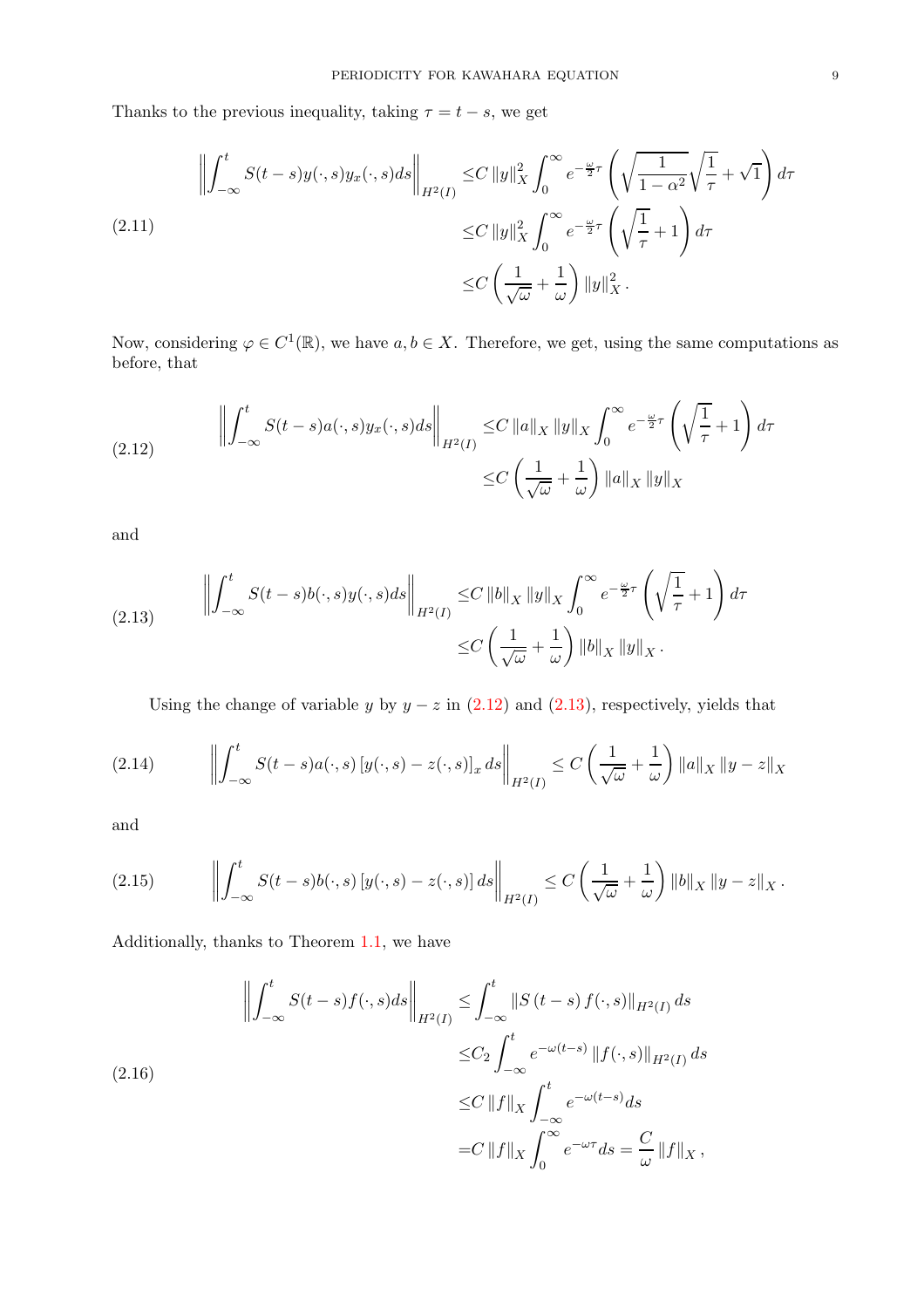where in the last line we have used the following change of variable  $\tau = t - s$ . Also, note that by analogous process yields that

<span id="page-9-0"></span>
$$
\left\| \int_{-\infty}^{t} S(t-s) \left[ y(\cdot,s) y_x(\cdot,s) - z(\cdot,s) z_x(\cdot,s) \right] ds \right\|_{H^2(I)}
$$
  
\n
$$
\leq \int_{-\infty}^{t} \left\| S \left( \frac{t-s}{2} \right) S \left( \frac{t-s}{2} \right) \left[ y(\cdot,s) y_x(\cdot,s) - z(\cdot,s) z_x(\cdot,s) \right] \right\|_{H^2(I)}
$$
  
\n
$$
\leq C \int_{-\infty}^{t} e^{-\frac{\omega}{2}(t-s)} \sqrt{\frac{1}{1-\alpha^2 t-s}} + 1 \left\| \frac{1}{2} \frac{d}{dx} (y^2 - z^2)(\cdot,s) \right\| ds
$$
  
\n
$$
\leq C \int_{-\infty}^{t} e^{-\frac{\omega}{2}(t-s)} \sqrt{\frac{1}{1-\alpha^2 t-s}} + 1 \left\| (y-z)(\cdot,s) \right\|_{H^1(I)} \left\| (y+z)(\cdot,s) \right\|_{H^1(I)} ds
$$
  
\n
$$
\leq C \left\| y-z \right\|_X \left\| y+z \right\|_X \int_{-\infty}^{t} e^{-\frac{\omega}{2}(t-s)} \sqrt{\frac{1}{1-\alpha^2 t-s}} + 1 ds
$$
  
\n
$$
\leq C \left( \frac{1}{\sqrt{\omega}} + \frac{1}{\omega} \right) \left\| y-z \right\|_X \left\| y+z \right\|_X.
$$

Set

(2.18) 
$$
(\Psi y)(t) := \int_{-\infty}^{t} S(t-s)(-yy_x - ay_x - by + f)(\cdot, s)ds.
$$

Now, using [\(2.11\)](#page-8-2), [\(2.12\)](#page-8-0), [\(2.13\)](#page-8-1) and [\(2.16\)](#page-8-3), we get that

$$
\|\Psi y\|_{X} = \sup_{t \in \mathbb{R}} \|(\Psi y)(t)\|_{H^{2}(I)} \le \|(\Psi y)(t)\|_{H^{2}(I)}
$$
  
\n
$$
\le \left\| \int_{-\infty}^{t} S(t-s)(yy_{x})(\cdot,s)ds \right\|_{H^{2}(I)} + \left\| \int_{-\infty}^{t} S(t-s)(ay_{x})(\cdot,s)ds \right\|_{H^{2}(I)}
$$
  
\n(2.19)  
\n
$$
\le C \left( \frac{1}{\sqrt{\omega}} + \frac{1}{\omega} \right) \|y\|_{X}^{2} + C \left( \frac{1}{\sqrt{\omega}} + \frac{1}{\omega} \right) \|a\|_{X} \|y\|_{X}
$$
  
\n
$$
+ C \left( \frac{1}{\sqrt{\omega}} + \frac{1}{\omega} \right) \|b\|_{X} \|y\|_{X} + \frac{C}{\omega} \|f\|_{X}.
$$

Thanks to  $(2.14)$ ,  $(2.15)$  and  $(2.17)$ , we get that

$$
\|\Psi y - \Psi z\|_{X} = \sup_{t \in \mathbb{R}} \|(\Psi y - \Psi z)(t)\|_{H^{2}(I)} \le \|(\Psi y - \Psi z)(t)\|_{H^{2}(I)}
$$
  
\n
$$
\le \left\| \int_{-\infty}^{t} S(t - s)(yy_{x} - zz_{x})(\cdot, s)ds \right\|_{H^{2}(I)}
$$
  
\n
$$
+ \left\| \int_{-\infty}^{t} S(t - s) (a(y - z)_{x}) (\cdot, s)ds \right\|_{H^{2}(I)}
$$
  
\n
$$
+ \left\| \int_{-\infty}^{t} S(t - s) (b(y - z)) (\cdot, s)ds \right\|_{H^{2}(I)}
$$
  
\n
$$
\le C \left( \frac{1}{\sqrt{\omega}} + \frac{1}{\omega} \right) \|y - z\|_{X} \|y + z\|_{X} + C \left( \frac{1}{\sqrt{\omega}} + \frac{1}{\omega} \right) \|a\|_{X} \|y - z\|_{X}
$$
  
\n
$$
+ C \left( \frac{1}{\sqrt{\omega}} + \frac{1}{\omega} \right) \|b\|_{X} \|y - z\|_{X}.
$$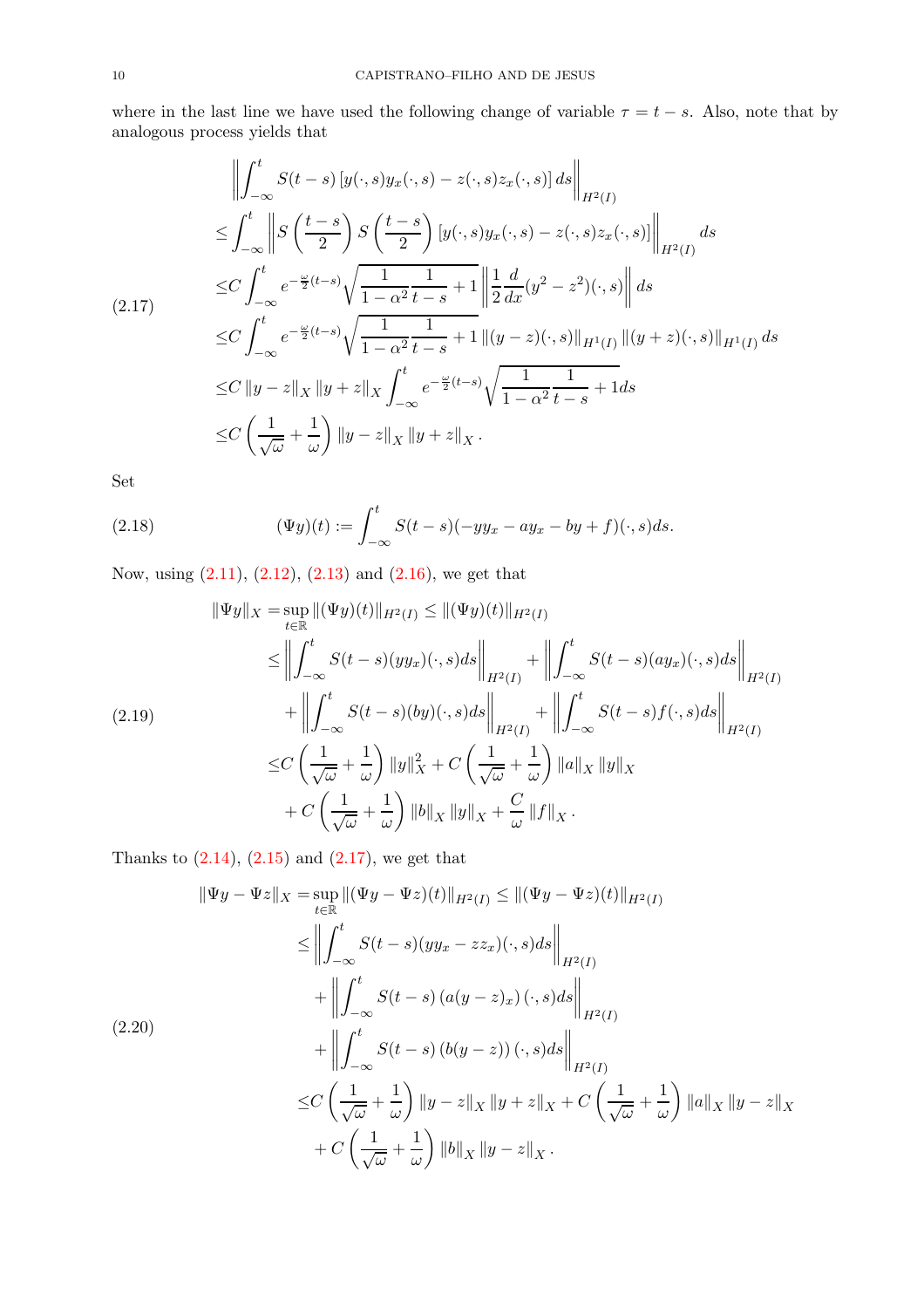Moreover, we have that

<span id="page-10-0"></span>(2.21) 
$$
\|\Psi y\|_X \le C\left(\frac{1}{\sqrt{\omega}} + \frac{1}{\omega}\right)\rho^2 + C\left(\frac{1}{\sqrt{\omega}} + \frac{1}{\omega}\right)(\|a\|_X + \|b\|_X)\rho + \frac{C}{\omega}\|f\|_X
$$

and

<span id="page-10-1"></span>
$$
(2.22)\qquad \|\Psi y - \Psi z\|_X \le C\left(\frac{1}{\sqrt{\omega}} + \frac{1}{\omega}\right)\rho\|y - z\|_X + C\left(\frac{1}{\sqrt{\omega}} + \frac{1}{\omega}\right)(\|a\|_X + \|b\|_X)\|y - z\|_X,
$$
  
for  $y \in X$ . By hypothesis

for  $y, z \in X_\rho$ . By hypothesis

$$
\|\varphi\|_{C_1(\mathbb{R})} := \max \{ \sup_{t \in \mathbb{R}} |\varphi(t)|, \sup_{t \in \mathbb{R}} |\varphi'(t)| \} \le \epsilon,
$$

since  $a(x, t) = -A(x)\varphi(t)$  we get

$$
||a(\cdot,t)||_{H^2(I)}^2 = (\varphi(t))^2 \int_0^1 (A^2 + A_x^2 + A_{xx}^2) dx = (C\varphi(t))^2,
$$

with  $C^2 := \int_0^1$ 0  $(A^2 + A_x^2 + A_{xx}^2)dx$ . So

$$
||a||_X = \sup_{t \in \mathbb{R}} \{ |\varphi(t)|C \} \le C ||\varphi||_{C_1(\mathbb{R})} \le C\epsilon.
$$

Analogously, taking  $b(x, t) = -A_x(x)\varphi(t)$ , ensures that

$$
||b(\cdot,t)||_{H^2(I)}^2 = (\varphi(t))^2 \int_0^1 (A_x^2 + A_{xx}^2 + A_{xxx}^2) dx = (C\varphi(t))^2.
$$

Thus,

$$
||b||_X = \sup_{t \in \mathbb{R}} \{ |\varphi(t)|C \} \le C ||\varphi||_{C_1(\mathbb{R})} \le C\epsilon.
$$

As  $f(x,t) = A(x)\varphi'(t) + A'(x)\varphi(t) - A(x)A'(x)\varphi^{2}(t)$  and  $0 < \epsilon \leq 1$ , follows that  $||f||_X \leq C\epsilon,$ 

where  $C > 0$  independent of  $\epsilon$ .

Finally, thanks to the previous inequality, let us consider

$$
\rho = \frac{3C}{\omega} \left\| f \right\|_X \le \frac{3C^2}{\omega} \epsilon.
$$

For  $\epsilon \ll 1$  small enough we have

$$
\rho \ll 1,
$$
  

$$
C\left(\frac{1}{\sqrt{\omega}} + \frac{1}{\omega}\right)\rho \le \frac{1}{3},
$$

and

$$
C\left(\frac{1}{\sqrt{\omega}}+\frac{1}{\omega}\right)(\|a\|_X+\|b\|_X)<\frac{1}{3}.
$$

Therefore, thanks to  $(2.21)$  and  $(2.22)$ , the following holds true

$$
\|\Psi y\|_X \le \rho
$$

and

$$
\|\Psi y - \Psi z\|_X \le \frac{2}{3} \|y - z\|_X,
$$

respectively. Therefore, using the Banach fixed-point theorem, there exists a unique  $y \in X_\rho$  such that  $\Psi y = y$ . Thus, for such y yields that

$$
||y||_X = ||\Psi y||_X \le \rho
$$

and y is a mild solution for [\(2.4\)](#page-6-1). As  $y(x,t) = u(x,t) + A(x)\varphi(t)$ , we get

$$
||u||_X \leq C\epsilon,
$$

showing the result.  $\square$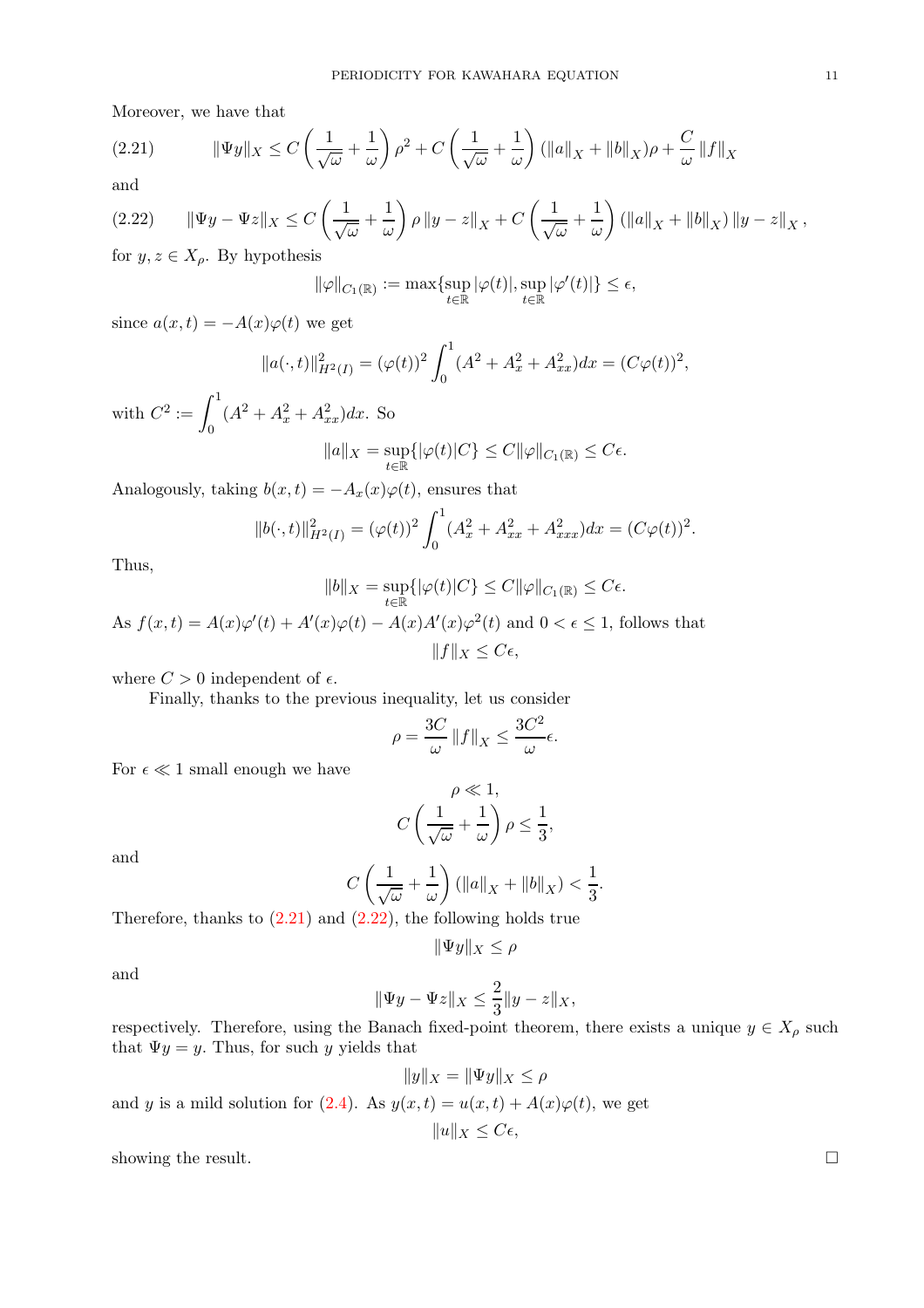#### <span id="page-11-1"></span>3. Massera's theorems for the Kawahara operator

<span id="page-11-0"></span>In this section our goal in to present several Massera's type theorems associated for the system

(3.1) 
$$
\begin{cases} u_t + u_{xxx} - u_{xxxxx} + uu_x = 0, & (x, t) \in I \times \mathbb{R}, \\ u(0, t) = \varphi(t), u(1, t) = u_x(1, t) = u_x(0, t) = 0, & t \in \mathbb{R}, \\ u_{xx}(1, t) = \alpha u_{xx}(0, t), & t \in \mathbb{R}, \\ u(x, 0) = u_0(x), & x \in I. \end{cases}
$$

These theorem ensures that this higher order dispersive equation has recurrent solutions. Let us start proving the first result in this way.

## 3.1. **Proof of Theorem [1.3.](#page-3-1)** We have that  $v(x,t) = u(x,t+T)$  is the unique solution of

$$
\begin{cases}\nv_t + v_{xxx} - v_{xxxxx} + vv_x = 0, & (x, t) \in I \times \mathbb{R}, \\
v(0, t) = \varphi(t + T) = \varphi(t), & t \in \mathbb{R}, \\
v(1, t) = v_x(1, t) = v_x(0, t) = 0, & t \in \mathbb{R}, \\
v_{xx}(1, t) = \alpha v_{xx}(0, t), & t \in \mathbb{R}.\n\end{cases}
$$

The system above is exactly  $(3.1)$ , so the uniqueness of solutions give us that

$$
u(x, t+T) = v(x,t) = u(x,t),
$$

for all  $(x, t) \in I \times \mathbb{R}$ , showing the result.

3.2. Quasi-periodic solution. In this section, we are interested in analysing the quasi-periodic solutions of [\(3.1\)](#page-11-1). Before it, we present some definitions necessary for this study.

**Definition 3.1.** We say that the real numbers  $\omega_1, \omega_2, \ldots, \omega_k$  are rationally independent when

$$
m_1\omega_1 + \cdots + m_k\omega_k = 0,
$$

only happens when  $m_1 = \cdots m_k = 0$ , with  $m_1, \ldots, m_k \in Q$ , where Q is the set of all rational numbers.

Let  $f: I \times \mathbb{R} \longrightarrow \mathbb{R}$  be a continuous function and  $e_i$  a unitary vector of  $\mathbb{R}^k$  such that the i-th component is 1 and the others are zero. We have the following definition.

**Definition 3.2.** A function  $f(x, t)$  is denoted by  $\overline{\omega}$ -quasi-periodic in t uniformly with respect to  $x \in I$ , if there are  $\omega_1, \ldots, \omega_k \in \mathbb{R}$  rationally independent and a function  $F(x, u) \in C(I \times \mathbb{R}^k, \mathbb{R})$ such that

$$
f(x,t) = F(x, t\omega_1, t\omega_2, \dots, t\omega_k) = F(x, t\overline{\omega}), \quad \forall t \in \mathbb{R} \text{ and } x \in I,
$$

where  $\overline{\omega} = (\omega_1, \dots, \omega_k)$  and  $F(x, u + 2\pi e_i) = F(x, u)$ , for all  $u \in \mathbb{R}^k$  and  $x \in I$ ,  $i = 1, 2, \dots, k$ . The numbers  $\omega_1, \ldots, \omega_k$  are called basic frequencies of f.

**Definition 3.3.** We say that  $\varphi(t)$  is  $\overline{\omega}$ -quasi-periodic in t if there is  $\Phi(u) \in C(\mathbb{R}^k, \mathbb{R})$  such that

$$
\Phi(u + 2\pi e_i) = \Phi(u), \quad \forall u \in \mathbb{R}^k, i = 1, \dots, k
$$

and

$$
\varphi(t) = \Phi(t\overline{\omega}) = \Phi(t\omega_1, \dots, t\omega_k) \quad \forall t \in \mathbb{R}.
$$

With these definitions in hand, we prove now the second main result of the work.

*Proof of Theorem [1.4.](#page-3-2)* Since  $\varphi(t)$  is  $\overline{\omega}$ -quasi-periodic function in t, by definition, there exists  $\Phi(u) \in$  $C(\mathbb{R}^k,\mathbb{R})$  such that

$$
\Phi(u + 2\pi e_i) = \Phi(u), \forall u \in \mathbb{R}^k, \ i = 1, \dots, k
$$

and

$$
\varphi(t) = \Phi(t\overline{\omega}) = \Phi(t\omega_1,\ldots,t\omega_k), \quad \forall t \in \mathbb{R}.
$$

Set  $\overline{\alpha} = (\alpha_1, \dots, \alpha_k) \in \mathbb{R}^k$  and  $\varphi_{\overline{\alpha}}(t) = \Phi(\overline{\alpha} + t\overline{\omega})$ . Thanks to the Theorem [1.2,](#page-2-0) for each boundary force  $\varphi_{\overline{\alpha}}(t)$  the equation  $(3.1)$  has unique solution  $u_{\overline{\alpha}} \in X_{C_{\epsilon}}$ .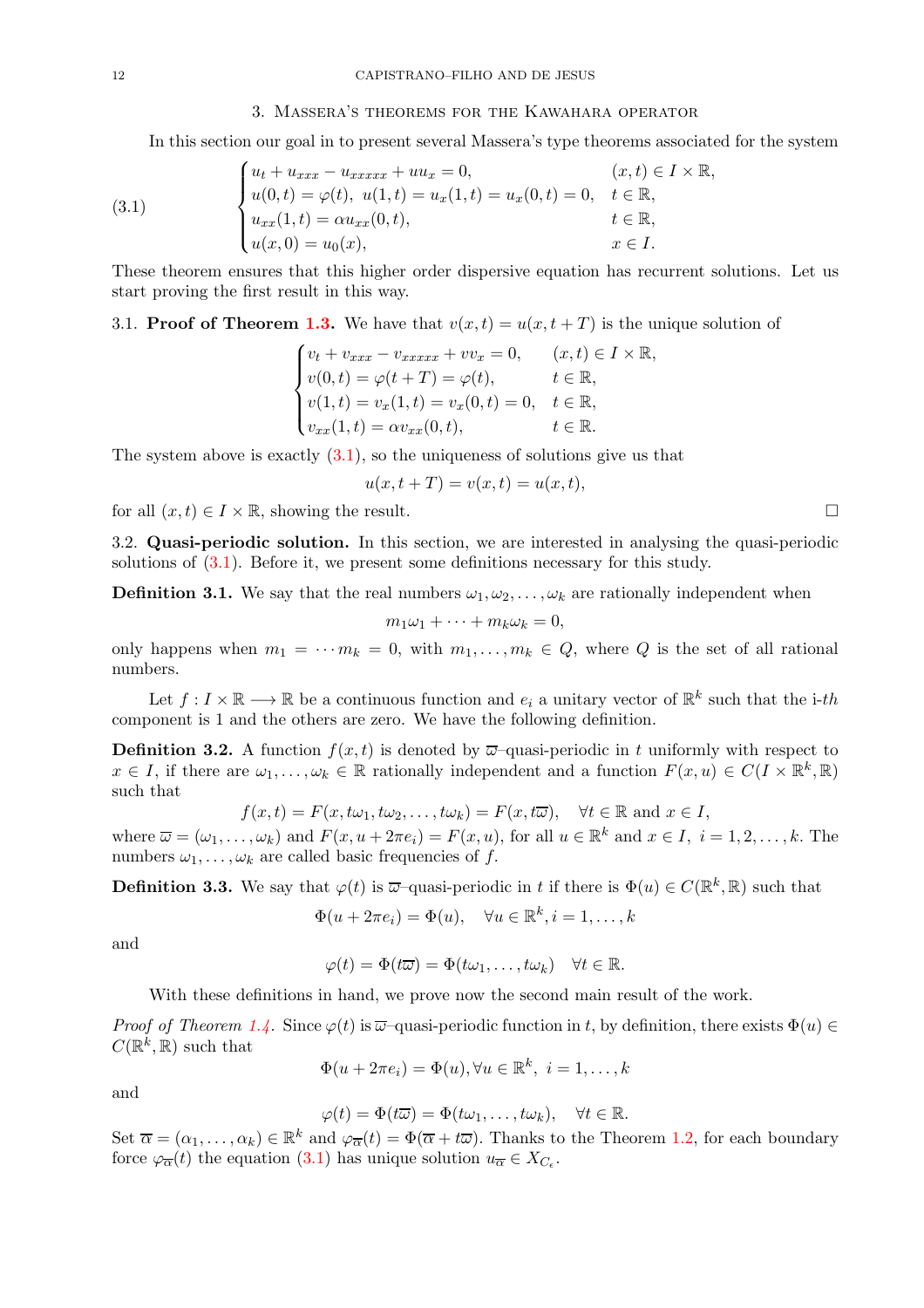Pick now

$$
(3.2) \t\t\t U(x,\overline{\alpha}) := u_{\overline{\alpha}}(x,0).
$$

Thus, U is well defined due to the uniqueness of the solutions. We prove the result by several claims.

Claim 1.  $u_{\overline{\alpha}}(x, t+h) = u_{\overline{\alpha}+h\overline{\omega}}(x, t)$ .

Indeed, noting that

<span id="page-12-0"></span>
$$
\varphi_{h\overline{\omega}+\overline{\alpha}}(t)=\Phi(t\overline{\omega}+h\overline{\omega}+\overline{\alpha})=\Phi((t+h)\overline{\omega}+\overline{\alpha})=\varphi_{\overline{\alpha}}(t+h),
$$

we have that  $u_{\overline{\alpha}}(x, t + h)$  and  $u_{\overline{\alpha} + h\overline{\omega}}(x, t)$  are solutions of [\(3.1\)](#page-11-1) with boundary force  $\varphi_{h\overline{\omega} + \overline{\alpha}}(t)$ . The uniqueness of solutions ensures that

$$
u_{\overline{\alpha}}(x, t+h) = u_{\overline{\alpha}+h\overline{\omega}}(x, t),
$$

and the Claim 1 is proved.

**Claim 2.**  $U(x,\overline{\alpha})=U(x,\alpha_1,\ldots,\alpha_k)$  has period  $2\pi$  with respect to each argument  $\alpha_i$ .

In fact, taking  $t = 0$ , in the Claim 1, we get

$$
u_{\overline{\alpha}}(x,h) = u_{\overline{\alpha} + h\overline{\omega}}(x,0) = U(x, \overline{\alpha} + h\overline{\omega}), \quad \forall h \in \mathbb{R}.
$$

As  $h$  is arbitrary, we have that

$$
u_{\overline{\alpha}}(x,t) = U(x, \overline{\alpha} + t\overline{\omega}), \quad \forall t \in \mathbb{R}.
$$

So, [\(3.2\)](#page-12-0) help us to ensure that

$$
U(x, \overline{\alpha} + 2\pi e_i) = u_{\overline{\alpha} + 2\pi e_i}(x, 0),
$$

where  $\{e_1, \ldots, e_k\}$  is the standard basis in  $\mathbb{R}^k$ . Since

$$
\varphi_{\overline{\alpha}+2\pi e_i}(t) = \Phi(\overline{\omega} + \overline{\alpha} + 2\pi e_i) = \Phi(\overline{\omega} + \overline{\alpha}) = \varphi_{\overline{\alpha}}(t),
$$

holds true, the uniqueness of solution guarantied by Theorem [1.2,](#page-2-0) gives

$$
u_{\overline{\alpha}+2\pi e_i} = u_{\overline{\alpha}},
$$

therefore

$$
U(x,\overline{\alpha}+2\pi e_i)=u_{\overline{\alpha}+2\pi e_i}(x,0)=u_{\overline{\alpha}}(x,0)=U(x,\overline{\alpha}),
$$

and the Claim 2 is showed.

Finally, taking  $\overline{\alpha} = (0, \ldots, 0) \in \mathbb{R}^k$ , we have that the external force  $\varphi_{\overline{\alpha}}(t) = \varphi(t)$  and  $u(x, t) =$  $U(x, t\overline{\omega})$ . Thus, we get u is a  $\overline{\omega}$ -quasi-periodic solution in t.

3.3. Almost periodic solution. In this section the goal is to prove that [\(3.1\)](#page-11-1) have almost periodic solutions. To do that, let us begin this subsection with the following definition.

**Definition 3.4.** Let  $(Y, d)$  be a separable and complete metric space and  $f : \mathbb{R} \longrightarrow Y$  be a continuous mapping. The function f is said to be almost periodic if for every  $\delta > 0$  there exists a constant  $l(\delta) > 0$  such that any interval of length  $l(\delta)$  contains at least a number  $\tau$  for which

$$
\sup_{t\in\mathbb{R}} d(f(t+\tau), f(t)) < \delta.
$$

Now, we are in position to prove the last result of the work.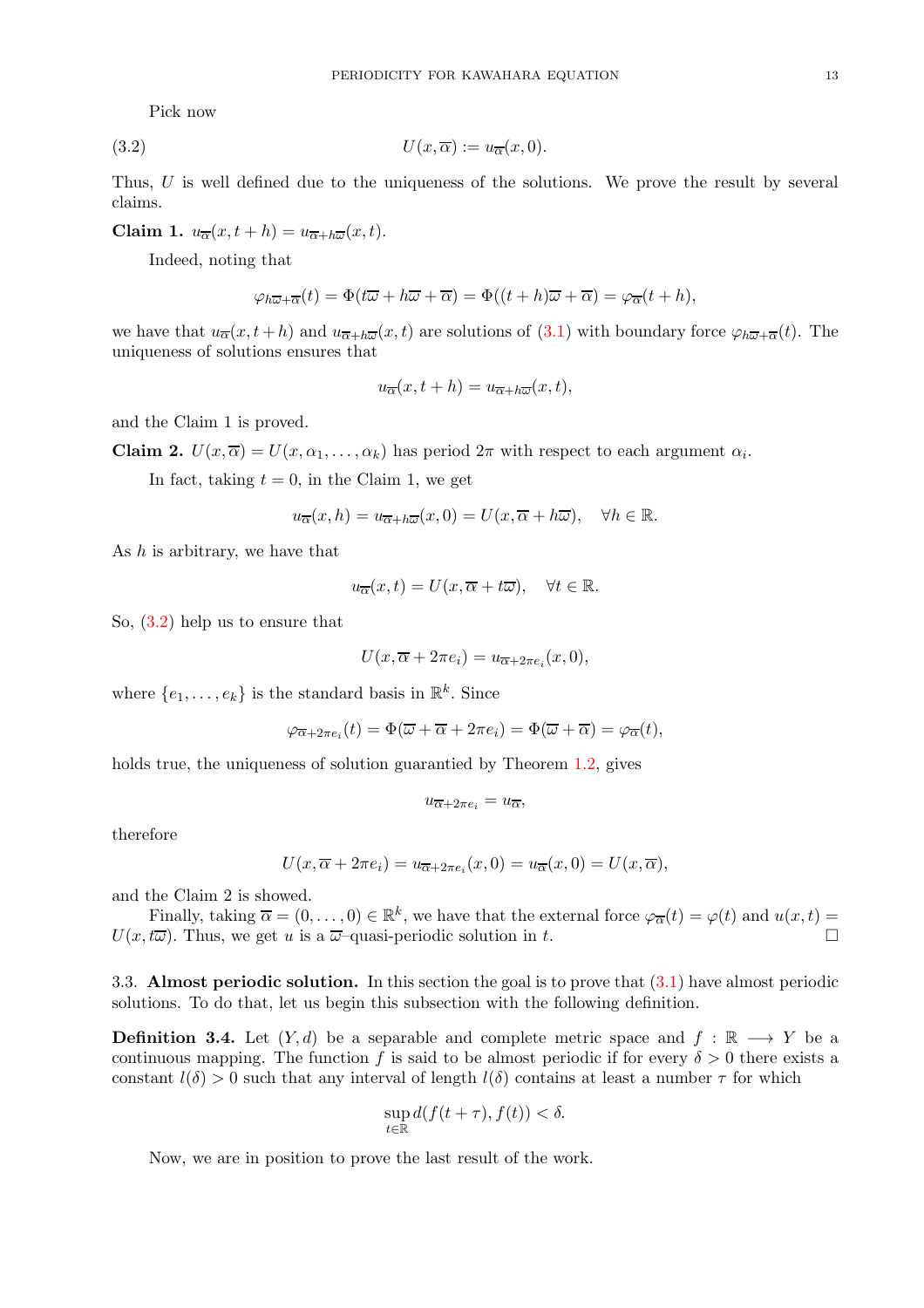*Proof of Theorem [1.5.](#page-3-3)* Consider y, a, b and f satisfying  $(2.4)$ ,  $(2.5)$  and  $(2.6)$ . Straightforward calculation, thanks to the following change of variable  $\tau = s - \sigma$ , shows that

<span id="page-13-4"></span>
$$
||y(t + \sigma) - y(t)||_{H^{2}(I)} = \left\| \int_{-\infty}^{t + \sigma} S(t + \sigma - s)(-yy_{x} - ay_{x} - by + f)(s)ds - \int_{-\infty}^{t} S(t - s)(-yy_{x} - ay_{x} - by + f)(s)ds \right\|_{H^{2}(I)}
$$
  
\n
$$
\leq \left\| \int_{-\infty}^{t} S(t - s) (y(s + \sigma)y_{x}(s + \sigma) - y(s)y_{x}(s)) ds \right\|_{H^{2}(I)}
$$
  
\n
$$
+ \left\| \int_{-\infty}^{t} S(t - s) (a(s + \sigma)y_{x}(s + \sigma) - a(s)y_{x}(s)) ds \right\|_{H^{2}(I)}
$$
  
\n
$$
+ \left\| \int_{-\infty}^{t} S(t - s) (b(s + \sigma)y(s + \sigma) - b(s)y(s)) ds \right\|_{H^{2}(I)}
$$
  
\n
$$
+ \left\| \int_{-\infty}^{t} S(t - s) (f(s + \sigma) - f(f)) ds \right\|_{H^{2}(I)}
$$

Set  $z(\cdot, s) = y(\cdot, s + \sigma)$  in the expression [\(2.17\)](#page-9-0), we get

<span id="page-13-0"></span>
$$
(3.4) \left\| \int_{-\infty}^{t} S(t-s) \left( y(s+\sigma) y_x(s+\sigma) - y(s) y_x(s) \right) ds \right\|_{H^2(I)} \leq C \left( \frac{1}{\sqrt{\omega}} + \frac{1}{\omega} \right) \| y(\cdot + \sigma) - y(\cdot) \|_{X}^2.
$$

Therefore, follows by  $(2.14)$  and  $(2.12)$  with  $a(\cdot + \sigma) - a(\cdot)$  instead of a that

<span id="page-13-1"></span>(3.5)  
\n
$$
\left\| \int_{-\infty}^{t} S(t-s) \left( a(s+\sigma) y_x(s+\sigma) - a(s) y_x(s) \right) ds \right\|_{H^2(I)} \leq C \left( \frac{1}{\sqrt{\omega}} + \frac{1}{\omega} \right) \|a\|_{X} \|y(\cdot + \sigma) - y(\cdot)\|_{X} + C \left( \frac{1}{\sqrt{\omega}} + \frac{1}{\omega} \right) \|a(\cdot + \sigma) - a(\cdot)\|_{X} \|y\|_{X},
$$

In an analogous way, we get

<span id="page-13-2"></span>(3.6)  
\n
$$
\left\| \int_{-\infty}^{t} S(t-s) \left( b(s+\sigma)y(s+\sigma) - b(s)y(s) \right) ds \right\|_{H^{2}(I)} \leq C \left( \frac{1}{\sqrt{\omega}} + \frac{1}{\omega} \right) \|b\|_{X} \|y(\cdot + \sigma) - y(\cdot)\|_{X} + C \left( \frac{1}{\sqrt{\omega}} + \frac{1}{\omega} \right) \|b(\cdot + \sigma) - b(\cdot)\|_{X} \|y\|_{X},
$$

where we have used [\(2.15\)](#page-8-5) and [\(2.13\)](#page-8-1) with  $b(\cdot + \sigma) - b(\cdot)$  instead of b. Due to the Theorem [1.1](#page-2-1) and using the change of variables  $\tau = t - s$ , yields that

(3.7) 
$$
\left\| \int_{-\infty}^t S(t-s) \left( f(\cdot, s + \sigma) - f(\cdot, s) \right) ds \right\|_{H^2(I)} \leq \frac{C}{\omega} \left\| f(\cdot + \sigma) - f(\cdot) \right\|_X.
$$

<span id="page-13-3"></span>Now, replacing  $(3.4)$ ,  $(3.5)$ ,  $(3.6)$  and  $(3.7)$  into  $(3.3)$ , we ensures that

<span id="page-13-5"></span>(3.8)  
\n
$$
||y(\cdot + \sigma) - y(\cdot)||_X \leq C \left(\frac{1}{\sqrt{\omega}} + \frac{1}{\omega}\right) ||y(\cdot + \sigma) - y(\cdot)||_X^2
$$
\n
$$
+ C \left(\frac{1}{\sqrt{\omega}} + \frac{1}{\omega}\right) (||a||_X + ||b||_X) ||y(\cdot + \sigma) - y(\cdot)||_X
$$
\n
$$
+ C \left(\frac{1}{\sqrt{\omega}} + \frac{1}{\omega}\right) (||a(\cdot + \sigma) - a(\cdot)||_X + ||b(\cdot + \sigma) - b(\cdot)||_X) ||y||_X
$$
\n
$$
+ \frac{C}{\omega} ||f(\cdot + \sigma) - f(\cdot)||_X.
$$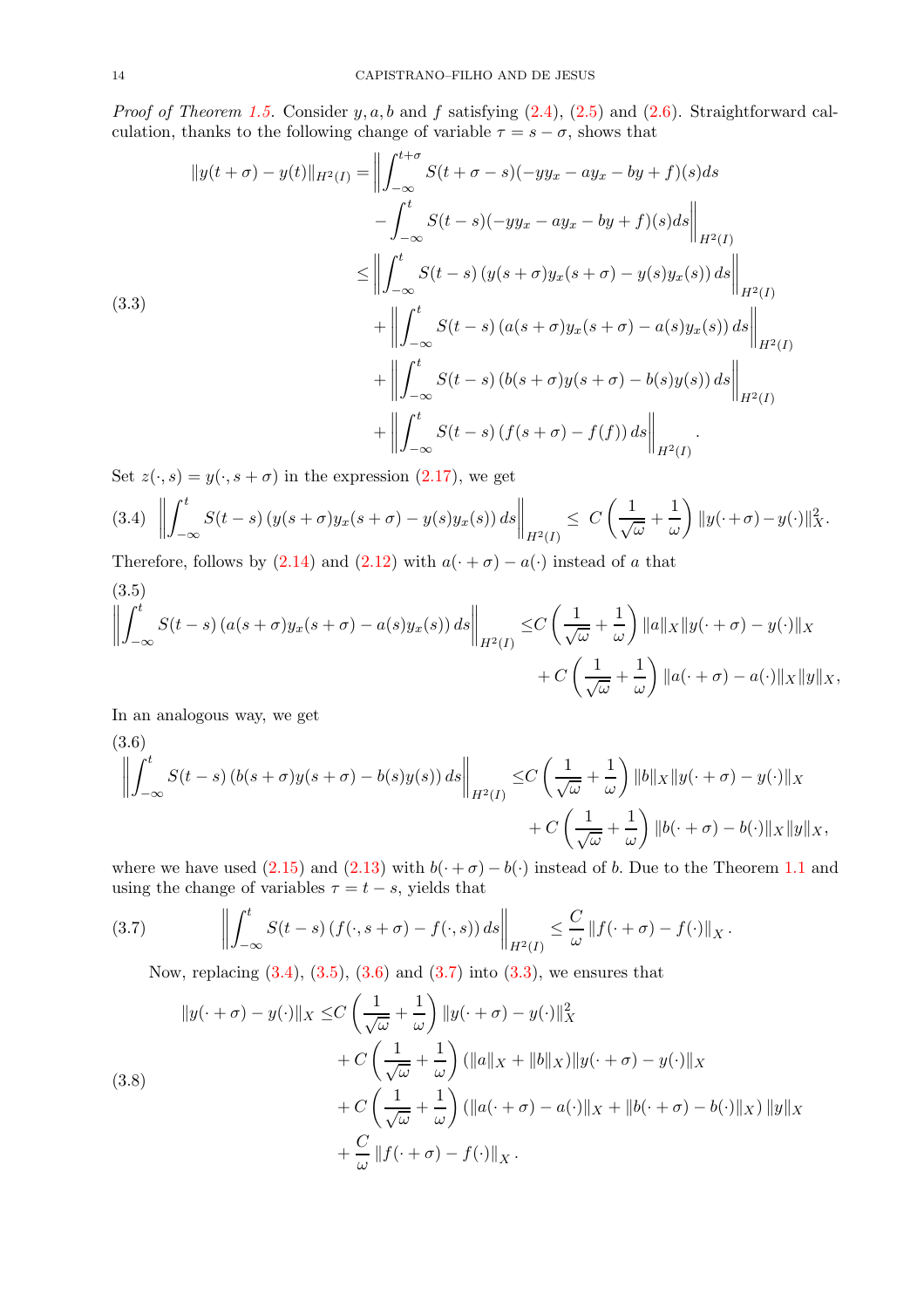Thus, taking  $y \in X_\rho$  and  $0 < \epsilon \ll 1$  in the proof of Theorem [1.2](#page-2-0) such that

$$
2C\left(\frac{1}{\sqrt{\omega}}+\frac{1}{\omega}\right)\rho<\frac{1}{3}
$$

and

$$
C\left(\frac{1}{\sqrt{\omega}}+\frac{1}{\omega}\right)(\|a\|_X+\|b\|_X)<\frac{1}{3},
$$

we have that Theorem [1.2](#page-2-0) is still valid and also is verified that

$$
C\left(\frac{1}{\sqrt{\omega}}+\frac{1}{\omega}\right)\|y(\cdot+\sigma)-y(\cdot)\|_X^2\leq 2\rho C\left(\frac{1}{\sqrt{\omega}}+\frac{1}{\omega}\right)\|y(\cdot+\sigma)-y(\cdot)\|_X<\frac{1}{3}\|y(\cdot+\sigma)-y(\cdot)\|_X.
$$

Finally, applying it in [\(3.8\)](#page-13-5) we have

$$
||y(\cdot + \sigma) - y(\cdot)||_X \le 2\rho C \left(\frac{1}{\sqrt{\omega}} + \frac{1}{\omega}\right) ||y(\cdot + \sigma) - y(\cdot)||_X
$$
  
+ 
$$
C \left(\frac{1}{\sqrt{\omega}} + \frac{1}{\omega}\right) (||a||_X + ||b||_X) ||y(\cdot + \sigma) - y(\cdot)||_X
$$
  
+ 
$$
C\rho \left(\frac{1}{\sqrt{\omega}} + \frac{1}{\omega}\right) (||a(\cdot + \sigma) - a(\cdot)||_X + ||b(\cdot + \sigma) - b(\cdot)||_X)
$$
  
+ 
$$
\frac{C}{\omega} ||f(\cdot + \sigma) - f(\cdot)||_X
$$
  

$$
\le \frac{1}{3} ||y(\cdot + \sigma) - y(\cdot)||_X + \frac{1}{3} ||y(\cdot + \sigma) - y(\cdot)||_X
$$
  
+ 
$$
\frac{1}{3} (||a(\cdot + \sigma) - a(\cdot)||_X + ||b(\cdot + \sigma) - b(\cdot)||_X)
$$
  
+ 
$$
\frac{C}{\omega} ||f(\cdot + \sigma) - f(\cdot)||_X
$$

and follows that

$$
(3.10) \quad \|y(\cdot + \sigma) - y(\cdot)\|_X \le \|a(\cdot + \sigma) - a(\cdot)\|_X + \|b(\cdot + \sigma) - b(\cdot)\|_X + \frac{3C}{\omega} \|f(\cdot + \sigma) - f(\cdot)\|_X.
$$

Since a,  $b, f$  are almost periodic functions, y is also an almost periodic function. According to the fact that

$$
y(x,t) := u(x,t) - A(x)\varphi(t),
$$

<span id="page-14-0"></span>we obtain that u is also an almost periodic function. Thus, u is almost periodic solution of  $(3.1)$ and the Theorem is achieved.

## 4. Further comments

In this work were able to present properties for a higher order dispersive system, namely, the Kawahara equation, posed on a bounded domain. Many results in the literature, as we saw in the introduction, treated this equation of control point of view. Here, we provide periodic properties for the following initial boundary value problem

<span id="page-14-1"></span>(4.1) 
$$
\begin{cases} u_t + u_{xxx} - u_{xxxxx} + uu_x = 0, & (x, t) \in I \times \mathbb{R} \\ u(0, t) = \varphi(t), & u(1, t) = u_x(1, t) = u_x(0, t) = 0, & t \in \mathbb{R} \\ u_{xx}(1, t) = \alpha u_{xx}(0, t), & t \in \mathbb{R} \\ u(x, 0) = u_0(x), & x \in I, \end{cases}
$$

with a forcing boundary term  $\varphi(t)$  and a term  $\alpha u_{xx}(0, t)$  acting as a damping mechanism. Thus, we have succeeded to prove Massera-type theorems for the solution of  $(4.1)$ . With respect to the generality of the work, let us make some additional comments.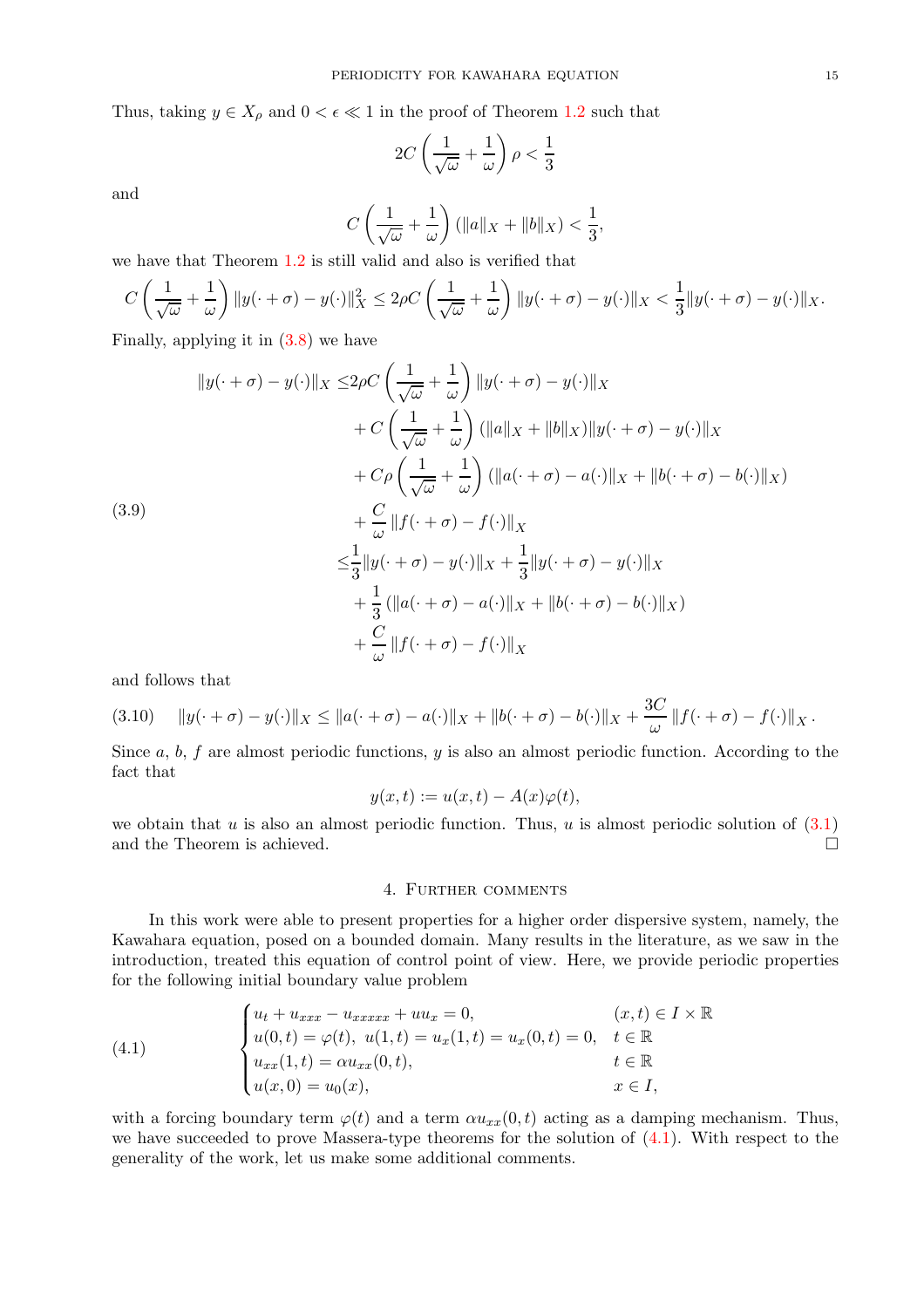• Theorems [1.3,](#page-3-1) [1.4](#page-3-2) and [1.5](#page-3-3) can be obtained for more general nonlinearities. Indeed, if we consider  $u \in \mathcal{B} := C(0, T; L^2(0, 1)) \cap L^2(0, T; H^2(0, 1))$  and the nonlinearity  $u^p u_x, p \in (2, 4]$ , we have that

$$
\int_0^T \int_0^1 |u^{p+2}| dx dt \leq C \|u\|_{C([0,T];L^2(0,1))}^p \int_0^T \|u_x\|^2 dt \leq C \|u\|_{\mathcal{B}}^{p+2},
$$

by the Gagliardo–Nirenberg inequality. Moreover, recently, Zhou [\[21\]](#page-19-0) showed the wellposedness of the following initial boundary value problem

(4.2) 
$$
\begin{cases} u_t - u_{xxxx} = c_1 u u_x + c_2 u^2 u_x + b_1 u_x u_{xx} + b_2 u u_{xxx}, & x \in (0, L), t \in \mathbb{R}^+, \\ u(t, 0) = h_1(t), & u(t, L) = h_2(t), & u_x(t, 0) = h_3(t), & t \in \mathbb{R}^+, \\ u_x(t, L) = h_4(t), & u_{xx}(t, L) = h(t), & t \in \mathbb{R}^+, \\ u(0, x) = u_0(x), & x \in (0, L), \end{cases}
$$

Thus, due to the previous inequality and the results proved in [\[21\]](#page-19-0), when we consider  $b_1 = b_2 = 0$  and the combination  $c_1uu_x + c_2u^2u_x$  instead of  $uu_x$  on [\(4.1\)](#page-14-1), the main results of this works remains valid.

- As in the classical framework of the Massera's theorem, a principal point is to prove that the initial boundary value problem  $(4.1)$  admits bounded solution, to do that, an important step is the study of the energy associated with the linear system under consideration, this analysis was made in the Appendix [A.](#page-15-0)
- An important point of the previous remark is to deal with the energy of  $(4.1)$  we analyse the Kawahara operator removing the drift term  $u_x$ . This term presents an extra problem because a critical set appears, see [\[2\]](#page-18-7) for details. In this way, to overcome this difficulty it was necessary to remove the drift term. Thus, an interesting open problem is to extend the result presented in this paper for the Kawahara equation [\(4.1\)](#page-14-1) with the drift term taking into accounte that this equation, with  $\varphi(t) = 0$ , has the critical set phenomena, as conjectured in [\[2\]](#page-18-7).
- It is important to point out that the Massera-type theorem has been extended to many differential equations as we can see in  $[10, 11, 13, 16, 22]$  $[10, 11, 13, 16, 22]$  $[10, 11, 13, 16, 22]$  $[10, 11, 13, 16, 22]$  $[10, 11, 13, 16, 22]$  $[10, 11, 13, 16, 22]$  $[10, 11, 13, 16, 22]$  $[10, 11, 13, 16, 22]$  and the references therein. The method employed in these works is to prove the existence of periodic solutions if the solution of the equation under consideration is bounded.
- Finally, there are two important points related with the Massera-type theorems for the Kawahara equation. The first one is that we can work with more general nonlinearities, as mentioned before. The second one is the strong relation between the damping mechanism (stabilization problem) and the Massera-type theorems in our case.

#### Appendix A. Additional properties

<span id="page-15-0"></span>In this appendix we present some additional properties of the linear Kawahara system. For sake of simplicity we present the results for the linear system, however, the results obtained here can be also extended for the nonlinear system. Precisely, let us study the energy properties for the following linear system

<span id="page-15-1"></span>(A.1)  

$$
\begin{cases}\nu_t + u_{xxx} - u_{xxxxx} = 0, & (x, t) \in I \times \mathbb{R}, \\
u(0, t) = u(1, t) = u_x(1, t) = u_x(0, t) = 0, & t \in \mathbb{R}, \\
u_{xx}(1, t) = \alpha u_{xx}(0, t), & t \in \mathbb{R}, \\
u(x, 0) = u_0(x), & x \in I,\n\end{cases}
$$

where  $|\alpha| < 1$ . Note that multiplying  $(A.1)$  by u and integrating over  $(0, L)$  yields

(A.2) 
$$
\frac{d}{dt} \int_0^L |u(x,t)|^2 dx = \frac{1}{2} (\alpha^2 - 1) (u_{xx}(0))^2 \le 0, \ \forall t \ge 0.
$$

This indicates that the energy  $E(t) = \frac{1}{2} ||u||^2(t)$  associated with  $(A.1)$  is not increasing, and the term  $\alpha u_{xx}(0, t)$  designs a damping mechanism. To ensure that this energy decays exponentially is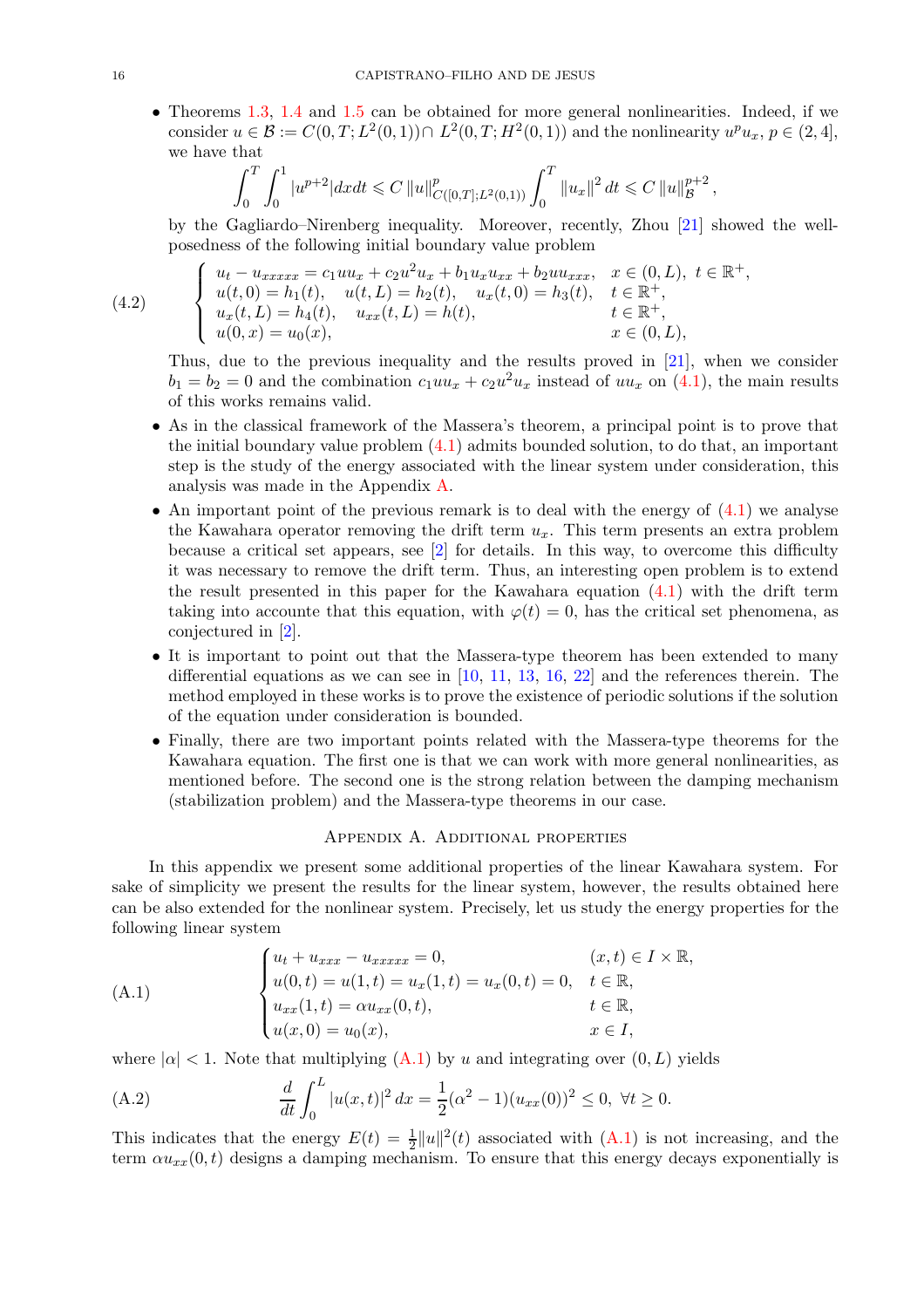natural to show an observability inequality associated with the solutions of [\(A.1\)](#page-15-1). Before presenting it, let us first prove a weak observability inequality.

**Proposition A.1.** Consider u solution of  $(A.1)$  belonging in  $C(0,T; L^2(0,1)) \cap L^2(0,T; H^2(0,1))$ . Thus, we have

<span id="page-16-2"></span>(A.3) 
$$
\frac{1}{2}||u_0||^2 \le \frac{1}{2T} \int_0^T \int_0^1 |u(x,t)|^2 dx dt + \frac{1-\alpha^2}{2} \int_0^T |u_{xx}(0,t)|^2 dt,
$$

for all  $T > 0$ .

*Proof.* We prove the result for the initial data  $u_0 \in D(A)$ , the result in  $L^2(0,1)$  follows by density. First, multiplying the system  $(A.1)$  by  $(T - t)u$ , integrating by parts in  $(0, T) \times (0, 1)$  and using the boundary conditions we have

$$
-\frac{T}{2}||u_0||^2 + \frac{1}{2}\int_0^T \int_0^1 u^2 dx dt + \frac{1}{2}(\alpha^2 - 1)\int_0^T (T - t)(u_{xx}(0, t))^2 dt = 0,
$$

or equivalently,

$$
\frac{1}{2} \int_0^T \int_0^1 u^2 dx dt + \frac{1}{2} (\alpha^2 - 1) \int_0^T (T - t) (u_{xx}(0, t))^2 dt = \frac{T}{2} ||u_0||^2.
$$

Thus, we get

$$
\frac{1}{2}||u_0||^2 \le \frac{1}{2T} \int_0^T \int_0^1 u^2 dx dt + \frac{(\alpha^2 - 1)}{2} \int_0^T |u_{xx}(0, t)|^2 dt,
$$
  
showing the proposition.

Now, we are in position to prove that the energy associated to  $(A.1)$  decays exponentially.

<span id="page-16-0"></span>**Theorem A.2.** There exists  $C > 0$  and  $\mu > 0$  such that

$$
(A.4) \t\t\t E(t) \le C \|u_0\|^2 e^{-\mu t},
$$

for all  $t \geq 0$  and u solution of  $(A.1)$  with  $u_0 \in L^2(0,1)$ .

Proof. This results is consequence of the following observability inequality

(A.5) 
$$
\frac{1}{2} \int_0^T \int_0^1 u^2 dx dt \leq c_1 \int_0^T |u_{xx}(0, t)|^2 dt,
$$

for some constant  $c_1 > 0$  independent of the solution u.

<span id="page-16-1"></span>In fact, replacing  $(A.5)$  in  $(A.3)$ , we get

$$
\frac{1}{2}||u_0||^2 \leq \frac{1}{2T} \int_0^T \int_0^1 |u(x,t)|^2 dx dt + \left(\frac{1-\alpha^2}{2}\right) \int_0^T |u_{xx}(0,t)|^2 dt
$$
\n
$$
\leq \frac{1}{2T} \int_0^T |u_{xx}(0,t)|^2 dt + \left(\frac{1-\alpha^2}{2}\right) \int_0^T |u_{xx}(0,t)|^2 dt
$$
\n
$$
= C \int_0^T |u_{xx}(0,t)|^2 dt,
$$

where  $C = C(T, \alpha) > 0$ . As we have that

$$
E'(t) = \frac{1}{2}(\alpha^2 - 1)(u_{xx}(0, t))^2 \le 0,
$$

integrating in  $(0, t)$  the previous equation and multiplying by  $(1+C)$ , where C is the same constant obtained previously, we have that

$$
(A.7) \qquad (1+C)E(T) \le CE(0).
$$

Thus,

$$
E(T) \le \gamma E(0), \text{ where } 0 < \gamma = \frac{C}{1+C} < 1,
$$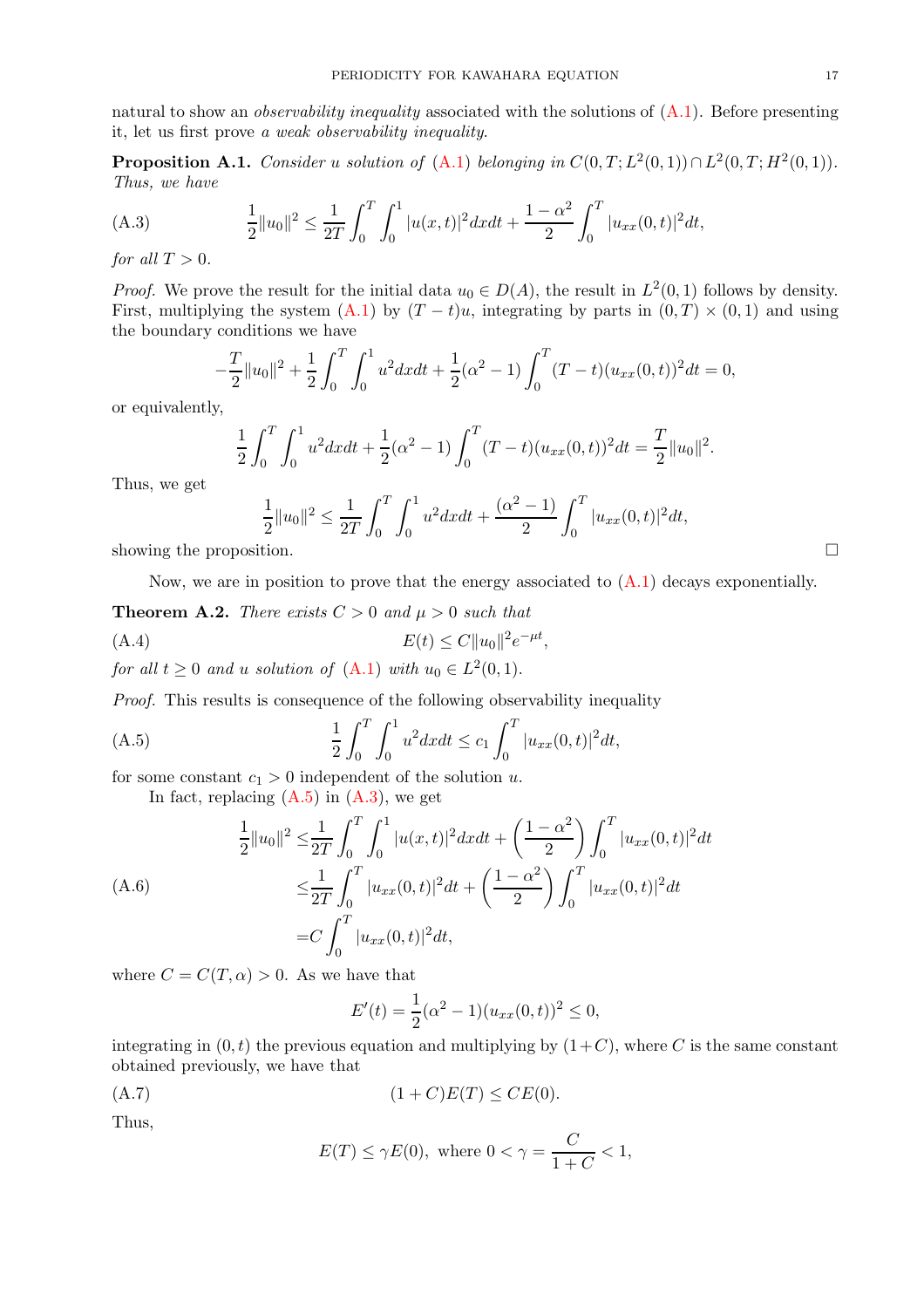with  $\gamma := \gamma(T, \alpha)$ . Now, the same argument used on the interval  $[(m-1)T, mT]$  for  $m = 1, 2, \ldots$ yields that

$$
E(mT) \le \gamma E((m-1)T) \le \cdots \le \gamma^m E(0)
$$

Thus, we have

$$
E(mT) \le e^{-\nu mT} E(0)
$$

with

$$
\nu = \frac{1}{T} \ln \left( 1 + \frac{1}{C} \right) > 0
$$

For an arbitrary positive t, there exists  $m \in \mathbb{N}^*$  such that  $(m-1)T < t \leq mT$ , and by the non-increasing property of the energy, we conclude that

<span id="page-17-0"></span>
$$
E(t) \le E((m-1)T) \le e^{-\nu(m-1)T} E(0) \le \frac{1}{\gamma} e^{-\nu t} E(0),
$$

showing the result.  $\square$ 

Let us now prove the observability inequality.

*Proof of*  $(A.5)$ . We argue by contradiction. Suppose that  $(A.5)$  does not holds. Thus, there exist a sequence  $\{u_n\}_{n\in\mathbb{N}}$  of  $(A.1)$  such that

(A.8) 
$$
\lim_{n \to +\infty} \frac{\int_0^T \int_0^1 u^2 dx dt}{\int_0^T |u_{xx}(0,t)|^2 dt} = +\infty.
$$

Now on, taking  $\lambda_n = \sqrt{\int_0^T}$ 0  $\int_1^1$  $\int_0^1 |u_n(x,t)|^2 dxdt$  and  $v_n(x,t) = \frac{u_n(x,t)}{\lambda_n}$ , we have that  $\{v_n\}_{n \in \mathbb{N}}$  is a sequence satisfying [\(A.1\)](#page-15-1) with initial data  $v_n(x, 0) = \frac{u_n(x, 0)}{\lambda_n}$  and

<span id="page-17-1"></span>(A.9) 
$$
\int_0^T \int_0^1 |v_n(x,t)|^2 dx dt = \frac{1}{\lambda_n^2} \int_0^T \int_0^1 |u_n(x,t)|^2 dx dt = 1.
$$

Thanks to the equation [\(A.8\)](#page-17-0), we have

<span id="page-17-2"></span>(A.10)  

$$
\lim_{n \to +\infty} \int_0^T |(v_n)_{xx}(0,t)|^2 dt = \lim_{n \to +\infty} \frac{\int_0^T |(u_n)_{xx}(0,t)|^2 dt}{\lambda_n^2}
$$

$$
= \lim_{n \to +\infty} \frac{\int_0^T |(u_n)_{xx}(0,t)|^2 dt}{\int_0^T \int_0^1 |u_n(x,t)|^2 dx dt} = 0.
$$

Due the relation [\(A.3\)](#page-16-2), since [\(A.9\)](#page-17-1) and [\(A.10\)](#page-17-2) are verified, we have that  ${v_n(x,0)}_{n\in\mathbb{N}}$  is a sequence bounded in  $L^2(0,1)$ . Therefore, Propositions [2.1](#page-4-1) and [2.2](#page-4-0) gives the existence of a constant  $M > 0$ such that

$$
||v_n||_{L^2(0,T;H_0^2(0,1))}^2 \leq M,
$$

for all  $n \in \mathbb{N}$ . Since  $H_0^2(0,1) \hookrightarrow L^2(0,1)$  compactly, we have  $\{v_n\}_{n\in\mathbb{N}}$  is relatively compact in  $L^2(0,T; L^2(0,1))$ . Thus, there exist a subsequence, still denoted by  $\{v_n\}_{n\in\mathbb{N}}$ , such that

<span id="page-17-3"></span> $v_n \rightharpoonup v$  weakly in  $L^2(0, T; H_0^2(0, 1))$ 

Moreover, since  $v_{n,t}$  is bounded in  $L^2(0,T;H^{-3}(0,1))$ , so thanks to the Aubin-Lions's theorem we have

$$
(A.12) \t\t v_n \to v \text{ strongly in } L^2(0,T;L^2(0,1)).
$$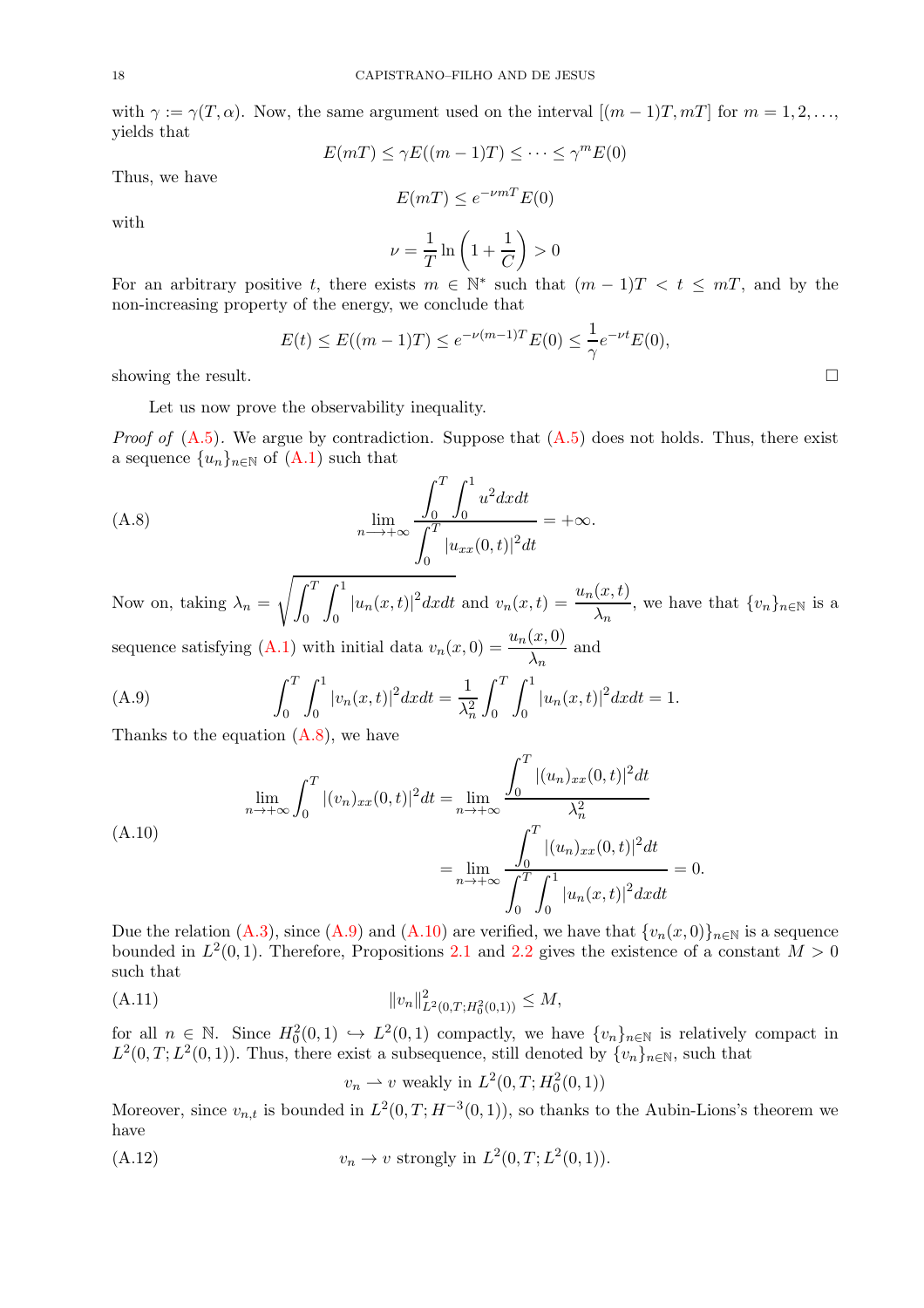By  $(A.9)$ , we get

<span id="page-18-20"></span>
$$
||v||_{L^2(0,T;L^2(0,1))} = 1,
$$

and so using  $(A.10)$  and  $(A.12)$ , verifies that

(A.14) 
$$
\int_0^T |v_{xx}(0,t)|^2 dt \le \liminf_{n \to +\infty} \int_0^T |(v_n)_{xx}(0,t)|^2 dt = 0,
$$

which ensures  $v_{xx}(0, t) = 0$ , for all  $t \in (0, T)$ . Therefore, the function v satisfies

(A.15) 
$$
\begin{cases} v_t + v_{xxx} - v_{xxxxx} = 0, & (x, t) \in I \times \mathbb{R}, \\ v(0, t) = v(1, t) = v_x(1, t) = v_x(0, t) = v_{xx}(1, t) = v_{xx}(0, t) = 0, & t \in \mathbb{R}, \\ v(x, 0) = v_0, & x \in I. \end{cases}
$$

The result follows by using [\[20,](#page-18-19) Lemma 1.1] that give us  $v = 0$ , contradicting the hypotheses [\(A.13\)](#page-18-20). Thus, the observality inequality holds true.

Acknowledgments: Capistrano–Filho was supported by CNPq grant number 307808/2021-1, CAPES grant numbers 88881.311964/2018-01 and 88881.520205/2020-01, MATHAMSUD grant 21-MATH-03 and Propesqi (UFPE). This work is part of the PhD thesis of I. M. de Jesus at Department of Mathematics of the Universidade Federal de Pernambuco.

### **REFERENCES**

- <span id="page-18-1"></span>[1] B. Alvarez-Samaniego and D. Lannes, Large time existence for 3D water-waves and asymptotics, Invent. Math. 171, no. 3, 485–541 (2008).
- <span id="page-18-7"></span>[2] F. D. Araruna, R. A. Capistrano-Filho and G. G. Doronin, Energy decay for the modified Kawahara equation posed in a bounded domain, J. Math. Anal. Appl., 385:(2), 743–756 (2012).
- <span id="page-18-2"></span>[3] J. L. Bona, D. Lannes and J.-C. Saut, Asymptotic models for internal waves, J. Math. Pures Appl. (9):89, no. 6, 538–566 (2008).
- <span id="page-18-12"></span>[4] B. Chentouf, Well-posedness and exponential stability of the Kawahara equation with a time-delayed localized damping, Mathematical Methods in the Applied Sciences, https://doi.org/10.1002/mma.8369.
- <span id="page-18-13"></span>[5] R. A. Capistrano-Filho and V. H. Gonzalez Martinez, Stabilization results for delayed fifth order KdV-type equation in a bounded domain, arXiv:2112.14854 [math.AP].
- <span id="page-18-9"></span>[6] R. A. Capistrano-Filho and M. M. de S. Gomes, Well-posedness and controllability of Kawahara equation in weighted Sobolev spaces, Nonlinear Analysis, Volume 207, 1–24 (2021).
- <span id="page-18-10"></span>[7] R. A. Capistrano-Filho and L. S. de Sousa, Control results with overdetermination condition for higher order dispersive system, Journal of Mathematical Analysis and Applications  $506:(1)$ ,  $1-22$  (2022).
- <span id="page-18-11"></span>[8] R. A. Capistrano-Filho, L. S. de Sousa and F. A. Gallego, Control of Kawahara equation with overdetermination condition: The unbounded cases, arXiv:2110.08803 [math.AP].
- <span id="page-18-8"></span>[9] M. Chen, Internal controllability of the Kawahara equation on a bounded domain, Nonlinear Analysis, 185, 356–373 (2019).
- <span id="page-18-15"></span>[10] M. Chen, Recurrent solutions of the Korteweg–de Vries equation with boundary force, Indian J. Pure Appl. Math. 53, 112–126 (2022).
- <span id="page-18-16"></span>[11] M. Fleury, J. G. Mesquita and A. Slavík, Massera's theorems for various types of equations with discontinuous solutions, Journal of Differential Equations, 269:12, 11667–11693 (2020).
- <span id="page-18-17"></span><span id="page-18-4"></span>[12] H. Hasimoto, Water waves, Kagaku, 40, 401–408 [Japanese] (1970).
- [13] E. M. Hernández, A Massera type criterion for a partial neutral functional differential equation, Electronic Journal of Differential Equations (EJDE), No. 40: 17, (2002).
- <span id="page-18-5"></span><span id="page-18-3"></span>[14] T. Kawahara, Oscillatory solitary waves in dispersive media, J. Phys. Soc. Japan, 33 , 260–264 (1972).
- [15] D. Lannes, The water waves problem. Mathematical analysis and asymptotics. Mathematical Surveys and Monographs, 188. American Mathematical Society, Providence, RI, 2013. xx+321 pp.
- <span id="page-18-18"></span>[16] Q. Liu, N. V. Minh, G. Nguerekata and R. Yuan, Massera Type Theorems for Abstract Functional Differential Equations, Funkcialaj Ekvacioj, 51: 3, 329–350 (2008).
- <span id="page-18-0"></span>[17] J. L. Massera, The existence of periodic solutions of systems of differential equations, Duke Math. J. 17, 457–475 (1950).
- <span id="page-18-14"></span>[18] A. Pazy, Semigroups of Linear Operators and Applications to Partial Differential Equations, Appl. Math. Sci., vol. 44, Springer, New York, 1983.
- <span id="page-18-6"></span>[19] P. N. Silva and C. F. Vasconcellos, Stabilization of the linear Kawahara equation with localized damping, Asymptotic Analysis. 58, 229–252 (2008).
- <span id="page-18-19"></span>[20] P. N. Silva and C. F. Vasconcellos, Erratum: Stabilization of the linear Kawahara equation with localized damping, Asymptotic Analysis. 66, 119–124 (2010).